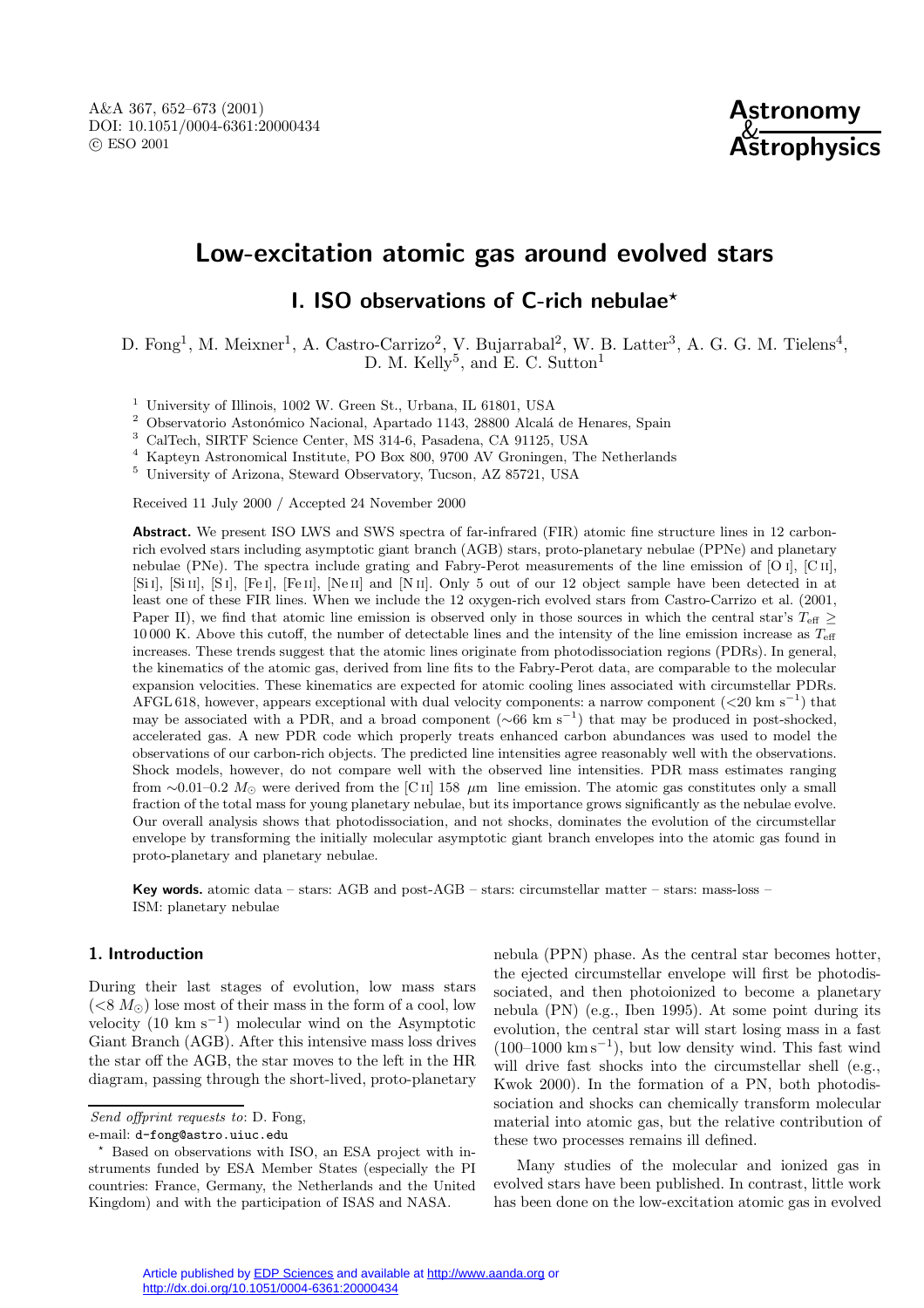stars. Nevertheless, atomic gas has been previously observed in evolved stars using a variety of techniques. Most relevant to our work is the detection of the [C i]  $610 \mu m$  line, which arises from low-excitation atomic gas in a number of carbon-rich (C-rich) evolved stars. Knapp et al. (2000) suggest that the origin of the [C i] line emission in these evolved stars differs depending on its evolutionary stage. In the C-rich AGB star, IRC +10216, the [C i] arises from the photodissociation of the outer envelope by the interstellar radiation field (ISRF) (Keene et al. 1993). In the C-rich PPN, AFGL 2688, the [C i] emission emerges from shock dissociation of C-rich molecules (Young 1997). Once the star is hot enough, e.g. in the Crich PPNe AFGL 618 (Young 1997) and HD 44179 (Knapp et al. 2000), the [C i] line arises from photodissociation of the inner molecular envelope by the central star. In the case of evolved C-rich PNe, e.g. NGC 6720 (Bachiller et al. 1994), the photodissociation of CO is clearly the origin of the [C i] line. The detection of the H i 21 cm line in several PNe have also been interpreted as photodissociation of the molecular envelope by the central star (Taylor et al. 1990). Finally, optical (e.g. Gustafsson et al. 1997) and UV (e.g. Johnson et al. 1995) spectroscopy of AGB stars suggest the presence of gas phase metal atoms (Na, K, Fe, Mg and Si) in the circumstellar outflows of these stars. The spectra of these atoms have enabled studies of the stellar outflows. In PNe, optical spectroscopy of NaI is a sensitive tracer of neutral material even when molecular gas tracers, such as CO, are not detected (e.g. Dinerstein et al. 1995a).

These previous studies, however, do not directly measure the physical conditions of the low-excitation atomic gas and, thus, they cannot determine the relative importance of shocks versus photodissociation. Theoretical studies of photodissociation regions (PDRs; Tielens & Hollenbach 1985a; hereafter TH85; Spaans et al. 1994; Latter & Tielens in preparation) and J-shocked gas regions (Hollenbach & McKee 1989; hereafter HM89) show that they are cooled primarily by the far-infrared (FIR) atomic fine structure lines of [O i], [C ii], [C i], [Si i], [Si ii], [S i], [Fe i] and [Fe ii]. C-shocked gas regions, although predominantly molecular, are also cooled by [O<sub>I</sub>] and [S<sub>I</sub>] lines (Kaufman & Neufeld 1996). The relative intensities of these FIR cooling lines are different for shocks and PDRs. Another feature to distinguish between shocks and photodissociation is the kinematics of the line emission. Shock excited lines are significantly broadened by the shock accelerated gas. Hence, by observing these FIR lines we can investigate the physical conditions and the underlying process that heats these low-excitation atomic gas regions.

In order to measure these main cooling lines, observations must be conducted from the air or space. Using the Kuiper Airborne Observatory, Dinerstein et al. (1995b) detected these FIR lines in several PNe. In their survey of about 20 PNe and PPNe in the [O i] 63  $\mu$ m line, nearly all moderately-bright PNe showed strong emission at [Oi]  $63 \mu m$ . However, the [O i]  $63 \mu m$  line was not detected

in PPNe nor in extremely dense, young PNe (Dinerstein 1995a). The [O i] 146  $\mu$ m and [C ii] 158  $\mu$ m lines were also measured in several PNe and used with the [Oi] 63  $\mu$ m line to estimate the gas temperature and density. The strong emission lines arising from these PNe suggested the presence of dense  $(>10^{3}-10^{4} \text{ cm}^{-3})$ , warm  $(>500-1000 \text{ K})$  photodissociation regions.

The Infrared Space Observatory (ISO) satellite mission has permitted larger coherent studies of the FIR lines in evolved stars. The ISO Long Wavelength Spectrometer (LWS) and Short Wavelength Spectrometer (SWS) grating spectra have been used to survey a large number of evolved stars (e.g. Barlow 1999; Liu et al. 2001). Using these grating spectra, the detection of the [O i] 63 and 146  $\mu$ m and [C II] 158  $\mu$ m lines have been noted in NGC 7027 (Liu et al. 1996), and the [O I] 63  $\mu$ m and [C II] 158  $\mu$ m lines have been claimed to be detected in AFGL 618 (Herpin & Cernicharo 2000) and found to be undetected in AFGL 2688 (Cox et al. 1996). However, little analysis of these lines has been done. The primary focus of some recent analysis on the line emission found in ISO LWS and SWS grating spectra has been on the molecular gas (e.g. Yan et al. 1999; Liu et al. 1996; Cernicharo et al. 1997) or on the highly ionized gas of the H ii region (e.g. Feuchtgruber et al. 1997; Pequignot et al. 1997).

In this paper we present a systematic study of the lowexcitation atomic gas in evolved stars using ISO SWS and LWS spectra. Our study is distinct from previous studies in that the spectral resolution is sufficient to obtain the important kinematic information. Our sample of 24 objects spans the AGB, PPN and PN phases of evolution and includes an equal number of C-rich and oxygen-rich (O-rich) objects. AGB stars were included to investigate the contribution to the far-infrared lines from the PDR created in the outer envelope by the interstellar radiation field. While some of the PNe are known to have these lines, the PPNe are basically unstudied before our work. By using all three evolutionary stages, we can trace the transformation of the molecular gas into atomic gas.

Our work is divided into two papers: here in Paper I, we present the results for the 12 C-rich evolved stars, and in Paper II (this volume), we present the results for the 12 O-rich evolved stars. The separation of the sources was motivated by the different chemistry found in C-rich and O-rich PDRs which requires completely different models. In particular, for the C-rich evolved stars, a new PDR code that treats enhanced carbon abundances will be introduced.

## **2. Observations and data analysis**

We observed FIR atomic fine structure lines in the 12 C-rich evolved stars: IRC +10216, IRAS 15194- 5115, LP And, IRAS 22272+5435, AC Her, SAO 163075, AFGL 2688 (the Egg Nebula), AFGL 915 (the Red Rectangle), IRAS 21282+5050, AFGL 618, NGC 6720 (the Ring Nebula) and NGC 7027. The FIR lines include: [Ne ii] 12.8  $\mu$ m, [Fe I] 24 and 35  $\mu$ m, [S I] 25  $\mu$ m, [Fe II] 26 and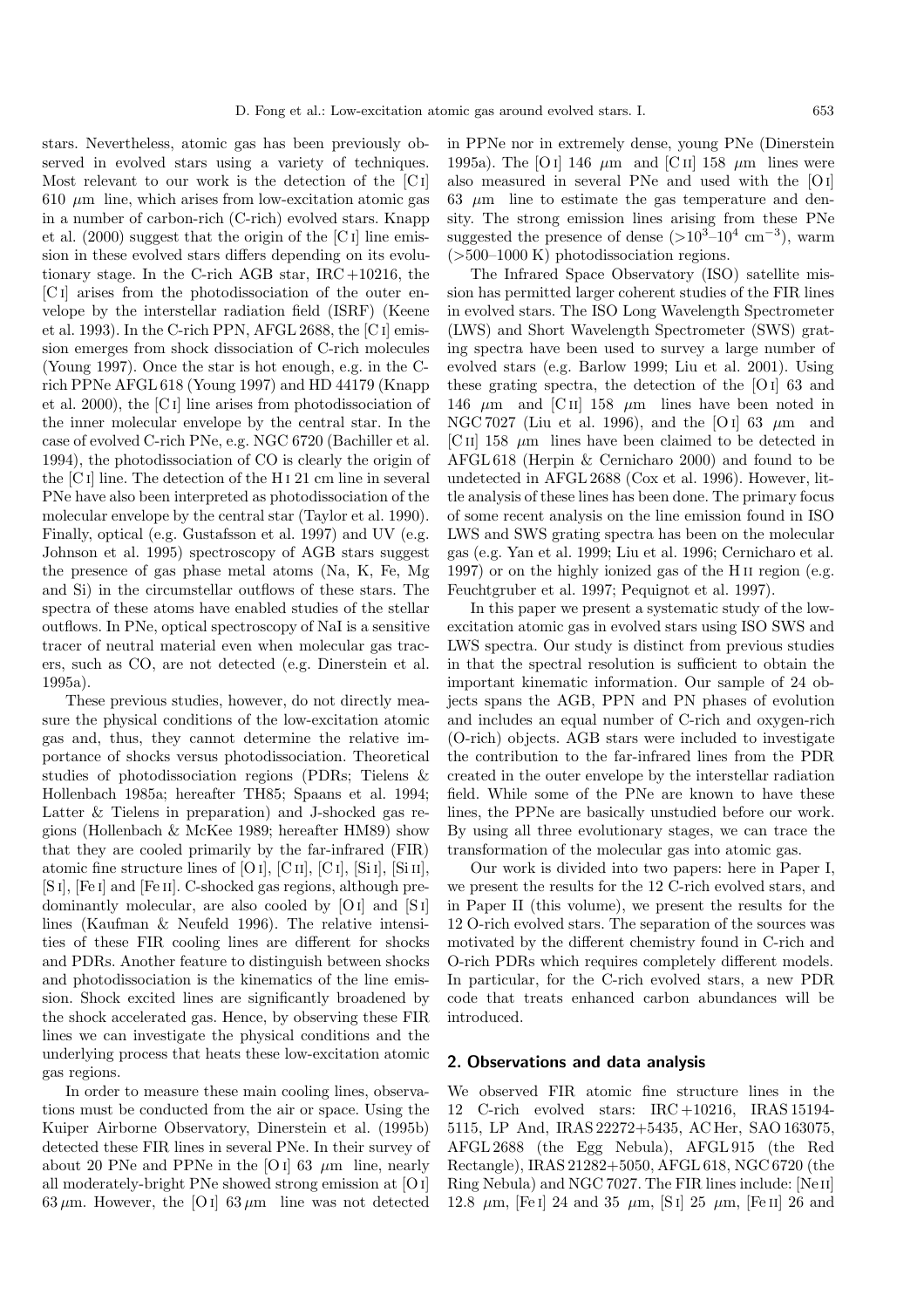**Table 1.** Instrumental properties

| <b>AOT</b>                                 |                     | Line           | Resolution | Resolving | Spectral         | Beam                                   |
|--------------------------------------------|---------------------|----------------|------------|-----------|------------------|----------------------------------------|
|                                            |                     |                | Element    | Power     | Resolution       | Size                                   |
|                                            |                     | $(\mu m)$      | $(\mu m)$  | (approx)  | $(km s^{-1})$    | $^{\prime\prime})$                     |
| $\overline{\text{LWS}}01 - \text{Grating}$ |                     | $43.0 - 90.5$  | 0.29       | 150-300   | 1000-2000        | $\sim 80$                              |
|                                            |                     | $90.5 - 196.7$ | 0.60       | 150-300   | 1000-2000        | $^{\prime\prime}$                      |
| $LWS02 - Grating$                          | $[O_I]$             | 63.184         | 0.29       | 220       | 1400             | $81 \times 84^{\rm a}$                 |
|                                            | [N <sub>II</sub> ]  | 121.898        | 0.60       | 200       | 1500             | $78\times75^{\rm a}$                   |
|                                            | [O I]               | 145.525        | 0.60       | 240       | 1200             | $70 \times 65^{\rm a}$                 |
|                                            | $\rm [C\,{\sc ii}]$ | 157.741        | 0.60       | 260       | 1100             | $71 \times 70^{\rm a}$                 |
| $LWS04 - FP$                               | [O I]               | 63.184         | 0.0078     | 8200      | 37               | $81 \times 84^{\rm a}$                 |
|                                            | [Si 1]              | 68.473         | 0.0084     | 8100      | 37               | $^{\prime\prime}$                      |
|                                            | [N <sub>II</sub> ]  | 121.898        | 0.0132     | 9300      | $32\,$           | $78 \times 75^{\rm a}$                 |
|                                            | [Si 1]              | 129.682        | 0.0142     | 9300      | 33               | $^{\prime\prime}$                      |
|                                            | [O I]               | 145.525        | 0.0163     | 9100      | 34               | $70\times 65^{\rm a}$                  |
|                                            | $\rm [C\,{\sc ii}]$ | 157.741        | 0.0175     | 9000      | 33               | $71 \times 70^{\rm a}$                 |
| $SWS02 - Grating$                          | [Fe I]              | 24.042         | 0.018      | 1300      | 230              | $14 \times 27^{\rm b}$                 |
|                                            | $[S_1]$             | 25.249         | 0.018      | 1400      | 220              | $^{\prime\prime}$                      |
|                                            | [Fe II]             | 25.988         | 0.018      | 1400      | 220              | $^{\prime\prime}$                      |
|                                            | [Si 11]             | 34.815         | 0.022      | 1600      | 190              | $20 \times 33^{\rm b}$                 |
|                                            | [Fe I]              | 34.714         | 0.022      | 1600      | 190              | $^{\prime\prime}$                      |
|                                            | [Fe II]             | 35.349         | 0.022      | 1600      | 190              | $^{\prime\prime}$                      |
| $SWS07 - FP$                               | [Fe I]              | 24.042         | 0.00073    | 35000     | 9                | $10 \times \overline{39^{\mathrm{b}}}$ |
|                                            | $[S_1]$             | 25.249         | 0.00073    | 35000     | $\overline{9}$   | $^{\prime\prime}$                      |
|                                            | [Fe II]             | 25.988         | 0.00073    | 35000     | $\boldsymbol{9}$ | $^{\prime\prime}$                      |
|                                            | [Fe ɪ]              | 34.713         | 0.0012     | 30000     | 10               | $17 \times 40^{\rm b}$                 |
|                                            | [Si II]             | 34.815         | 0.0012     | 30000     | 10               | $^{\prime\prime}$                      |
|                                            | Fe II               | 35.349         | 0.0012     | 30000     | 10               | $^{\prime\prime}$                      |

References: (a) Swinyard et al. 1998; (b) Leech et al. 2000.

35  $\mu$ m, [Si II], 35  $\mu$ m, [O I] 63 and 146  $\mu$ m, [Si I] 68 and 130  $\mu$ m, [N II] 122  $\mu$ m and [C II] 158  $\mu$ m. The [Ne II] 12.8  $\mu$ m line was observed from the ground with Irshell (see Appendix A). All the other line observations were made using the SWS (de Graauw et al. 1996) and the LWS (Clegg et al. 1996) on board ISO (Kessler et al. 1996).

## 2.1. ISO observations

Using the two spectrometers in both the grating and Fabry-Perot (FP) modes, we measured the atomic fine structure lines given in Table 1. Columns 1 and 2 list the Astronomical Observation Template (AOT) modes used and the observed lines. Columns 3–6 state the instrumental resolution, the resolving power, the spectral resolutions and the beam size. Table 2 lists the sources in order of increasing central star temperature and gives the source positions, the AOTs used, the total ON or OFF integration time, and the date(s) of observation. OFF-source points were observed to determine the contribution from galactic cloud emission. The SWS grating, the SWS-FP, and the LWS grating typically consist of 24, 3 and 56, respectively, scans per line. The number of scans forming the LWS-FP spectra varies from 3 to over 100 separate scans per line. The wavelength calibration of the SWS between 12 to 44.5  $\mu$ m is good to about 1/8 of a resolution element for the grating and about 1/4 of a resolution element for the FP. The absolute flux calibration is accurate to about 30%. The wavelength calibration of the LWS is good to about 1/4 of a resolution element for the grating and about a half of the resolution element for the FP. The absolute flux calibration for extended sources at 120  $\mu$ m is accurate to about 30% for sources  $\leq 1000$  Jy. For bright  $\gtrsim 1000 \text{ Jy}$  and weak (∼10–50 Jy) sources, the accuracy of the flux calibration drops to 50%. Bright sources can cause some detectors to become non-linear and weak sources have calibration errors arising from uncertainties in the behavior of the detector dark current.

#### 2.2. ISO data reduction and line fluxes

The data were reduced following standard reduction procedures. Initial data reduction was carried out using the Standard Processed Data (SPD) products from version 7.01 of the Off Line Processing (OLP). Post-pipeline reduction for our SWS data were performed using the Observer SWS Interactive Analysis package (OSIA) to derive the Auto Analysis Result (AAR). The calibration files from version 7.0 of the OLP were applied. Our SWS02 scans suffered from the presence of instrumental fringes. The residual fringes were removed to a large degree in OSIA, but low-level fringe artifacts still remain present in a few of our spectra. No lines were detected in any of the spectra tainted by fringes, although weak lines could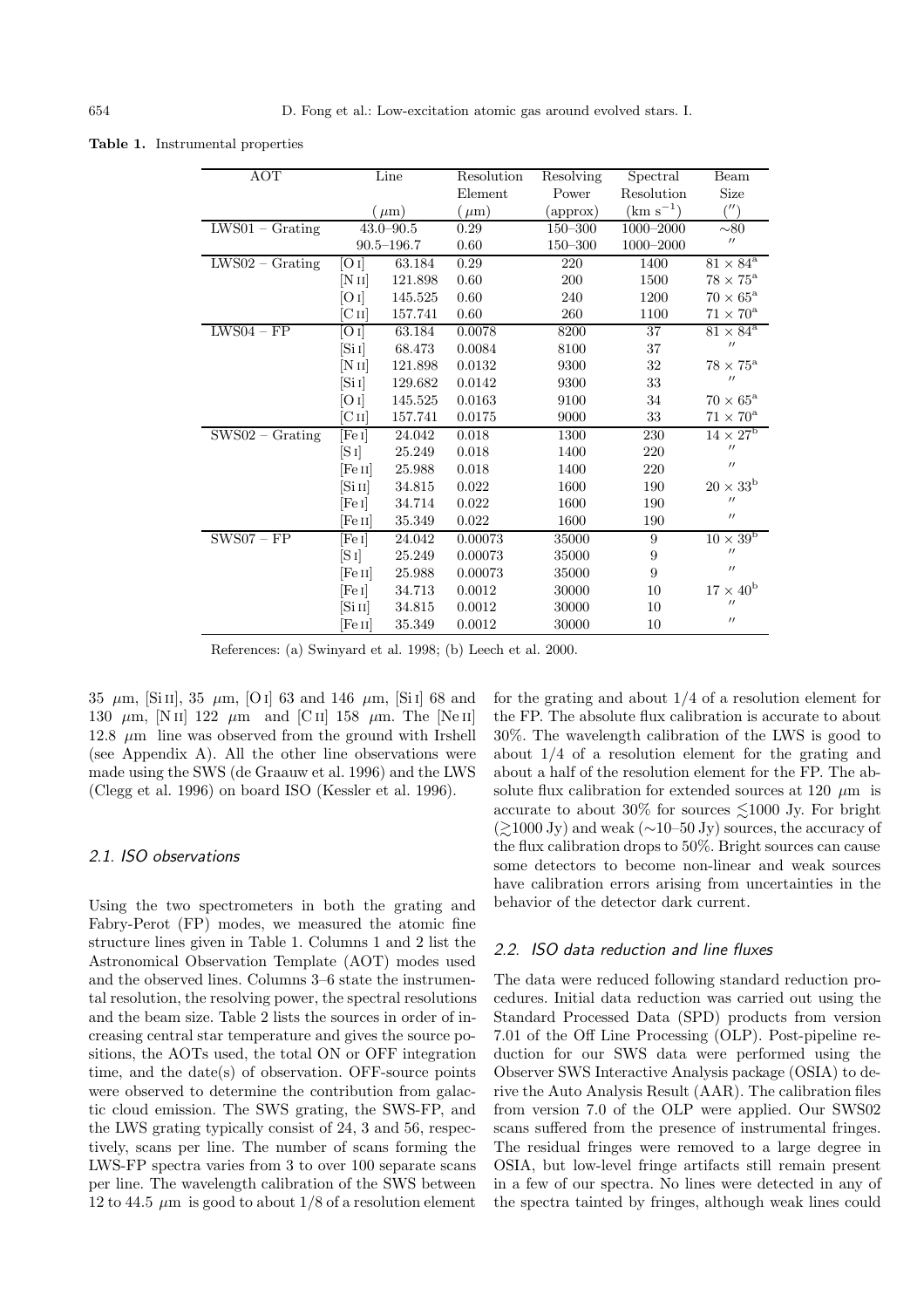**Table 2.** Observational parameters

| Source          | Alternate Names                  | OFF       | RA (J2000)                   | DEC (J2000)   | <b>AOT</b>                    | $T_{\rm int}$ | Obs. Date            |
|-----------------|----------------------------------|-----------|------------------------------|---------------|-------------------------------|---------------|----------------------|
| $IRC+10216$     | CW Leo<br>IRAS 09452+1330        |           | 09:47:57.3                   | 13:16:42.8    | LWS04                         | 1852          | $28$ may $96$        |
| IRAS 15194-5115 |                                  |           | 15:23:05.0                   | $-51:25:59.1$ | LWS01                         | 1612          | 14 <sub>mar</sub> 97 |
|                 |                                  |           |                              |               | ${\rm LWS02}$                 | 860           | 14 <sub>mar</sub> 97 |
|                 |                                  | $\sqrt{}$ | $15{:}23{:}05.0\,$           | $-51:20:59.0$ | LWS02                         | 784           | 14 <sub>mar</sub> 97 |
|                 |                                  |           |                              |               | $\mathop{\rm SWS02}\nolimits$ | 970           | 05aug97              |
| LP And          | $IRC + 40540$<br>IRAS 23320+4316 |           | 23:34:27.7                   | 43:33:02.0    | SWS07                         | $2520\,$      | $06$ dec $97$        |
| IRAS 22272+5435 | HD 235858                        |           | $22\!\!:\!\!29\!\!:\!\!10.3$ | 54:51:06.9    | LWS04                         | $1295\,$      | 17nov96              |
|                 |                                  | $\sqrt{}$ | 22:29:10.2                   | 54:56:06.9    | ${\rm LWS04}$                 | $528\,$       | 17nov96              |
|                 |                                  |           |                              |               | LWS04                         | $\,2054$      | $17$ may $97$        |
|                 |                                  | $\sqrt{}$ |                              |               | LWS04                         | $1652\,$      | $17$ may $97$        |
| $AC$ Her        | IRAS 18281+2149                  |           | 18:30:16.2                   | 21:52:00.0    | LWS02                         | $812\,$       | 01 <sub>mar</sub> 97 |
|                 |                                  | $\sqrt{}$ | 18:30:16.2                   | 21:57:00.0    | ${\rm LWS02}$                 | 566           | 01 <sub>mar</sub> 97 |
|                 |                                  |           |                              |               | SWS02                         | 970           | $01\text{mar}97$     |
| SAO 163075      | IRAS 19500-1709                  |           | 19:52:52.6                   | $-17:01:50.0$ | LWS04                         | 2244          | 26apr97              |
|                 |                                  |           |                              |               | ${\rm LWS04}$                 | 2290          | 22oct97              |
|                 |                                  | $\sqrt{}$ | 19:52:52.5                   | $-16:56:49.6$ | LWS04                         | $1012\,$      | 22oct97              |
|                 |                                  |           |                              |               | SWS02                         | 996           | $26$ apr $97$        |
|                 |                                  |           |                              |               | SWS02                         | 994           | 22oct97              |
| AFGL 2688       | Egg Nebula                       |           | 21:02:18.8                   | 36:41:37.8    | LWS04                         | 1080          | 05nov96              |
|                 |                                  | $\sqrt{}$ | 21:02:18.6                   | 36:46:37.8    | LWS04                         | 664           | 05nov96              |
|                 |                                  |           |                              |               | LWS04                         | 3870          | $21$ apr $97$        |
|                 |                                  |           |                              |               | SWS07                         | 6704          | $20$ oct $96$        |
| Red Rectangle   | AFGL 915                         |           | 06:19:58.2                   | $-10:38:14.0$ | ${\rm LWS02}$                 | $854\,$       | 18oct97              |
|                 | IRAS 06176-1036                  | $\sqrt{}$ | 06:19:58.2                   | $-10:32:14.0$ | LWS02                         | 616           | 18oct97              |
|                 | HD 44179                         |           |                              |               | $\mathop{\rm SWS02}\nolimits$ | 970           | 18oct97              |
| IRAS 21282+5050 |                                  |           | 21:29:58.4                   | 51:04:00.8    | LWS04                         | 380           | $28$ oct $96$        |
|                 |                                  | $\sqrt{}$ | $21\!\!:\!\!29\!\!:\!\!58.3$ | 51:09:00.8    | LWS04                         | 528           | $28$ oct $96$        |
|                 |                                  |           |                              |               | LWS04                         | 2158          | $10$ may $97$        |
|                 |                                  |           |                              |               | SWS07                         | 2384          | 28oct96              |
| AFGL 618        | IRAS 04395+3601                  |           | 04:42:53.6                   | 36:06:54.0    | LWS04                         | 11388         | $11$ sep $97$        |
|                 |                                  |           |                              |               | SWS02                         | $672\,$       | 03oct97              |
|                 |                                  |           |                              |               | SWS <sub>02</sub>             | 672           | 03oct97              |
|                 |                                  |           |                              |               | <b>SWS02</b>                  | 672           | 04oct97              |
|                 |                                  |           |                              |               | SWS <sub>02</sub>             | 672           | 04oct97              |
|                 |                                  |           |                              |               | SWS07                         | 1642          | 03oct97              |
| <b>NGC 6720</b> | Ring Nebula                      |           | 18:53:32.2                   | 33:01:34.2    | LWS <sub>04</sub>             | 1276          | 16nov96              |
|                 | M 57                             | $\sqrt{}$ | 18:53:31.9                   | 33:11:34.3    | LWS04                         | 856           | 16nov96              |
|                 | IRAS 18517+3257                  |           |                              |               | $\mathop{\rm SWS02}\nolimits$ | 1020          | 16nov96              |
| <b>NGC 7027</b> |                                  |           | 21:07:01.5                   | 42:14:10.3    | LWS04                         | 1290          | 29apr97              |
|                 |                                  | $\sqrt{}$ | 21:07:01.4                   | 42:19:10.3    | LWS <sub>04</sub>             | 1366          | 29apr97              |
|                 |                                  |           |                              |               | SWS07                         | 2934          | $20$ may $96$        |
|                 |                                  |           |                              |               | SWS07                         | 568           | $21$ apr $97$        |

have been masked by the fringe pattern. The SWS07 scans from 19–26  $\mu$ m suffered a large number of cosmic ray hits resulting in numerous glitch tails. Since these FP observations contain only 3 scans per line and the glitch tails affect a significant part of the spectra, the glitch tails were fitted with an exponential and subtracted out. Post-pipeline reduction for our LWS data was performed using the LWS Interactive Analysis package (LIA). Spurious slopes in the spectra of the FP data were caused by grating positioning problems. The grating misalignment was corrected using LIA. Final processing such as the removal of bad data points, flat-fielding and averaging the scans were carried out in the ISO Spectral Analysis Package (ISAP).

Figure 1 shows the LWS02 grating spectrum of the [O i] 63  $\mu$ m line from the Red Rectangle. This line is among our weakest detections in the sample. Figure 2 shows all of our detected LWS- and SWS-FP lines and the ground based [Ne II] lines (see Sect. 3 for the line fit parameters). Our integrated line fluxes of detected lines and upper limits of undetected lines are given in Table 3. Column 4 lists either the observed line fluxes or the  $3\sigma$  upper limits. The rms values in Col. 5 were obtained after the spectra were smoothed to the instrumental resolution. The integrated line flux was acquired by fitting a Gaussian to the line profile (but see Sect. 3 for the FP line fitted fluxes). The uncertainty in the line fluxes are statistical, and the error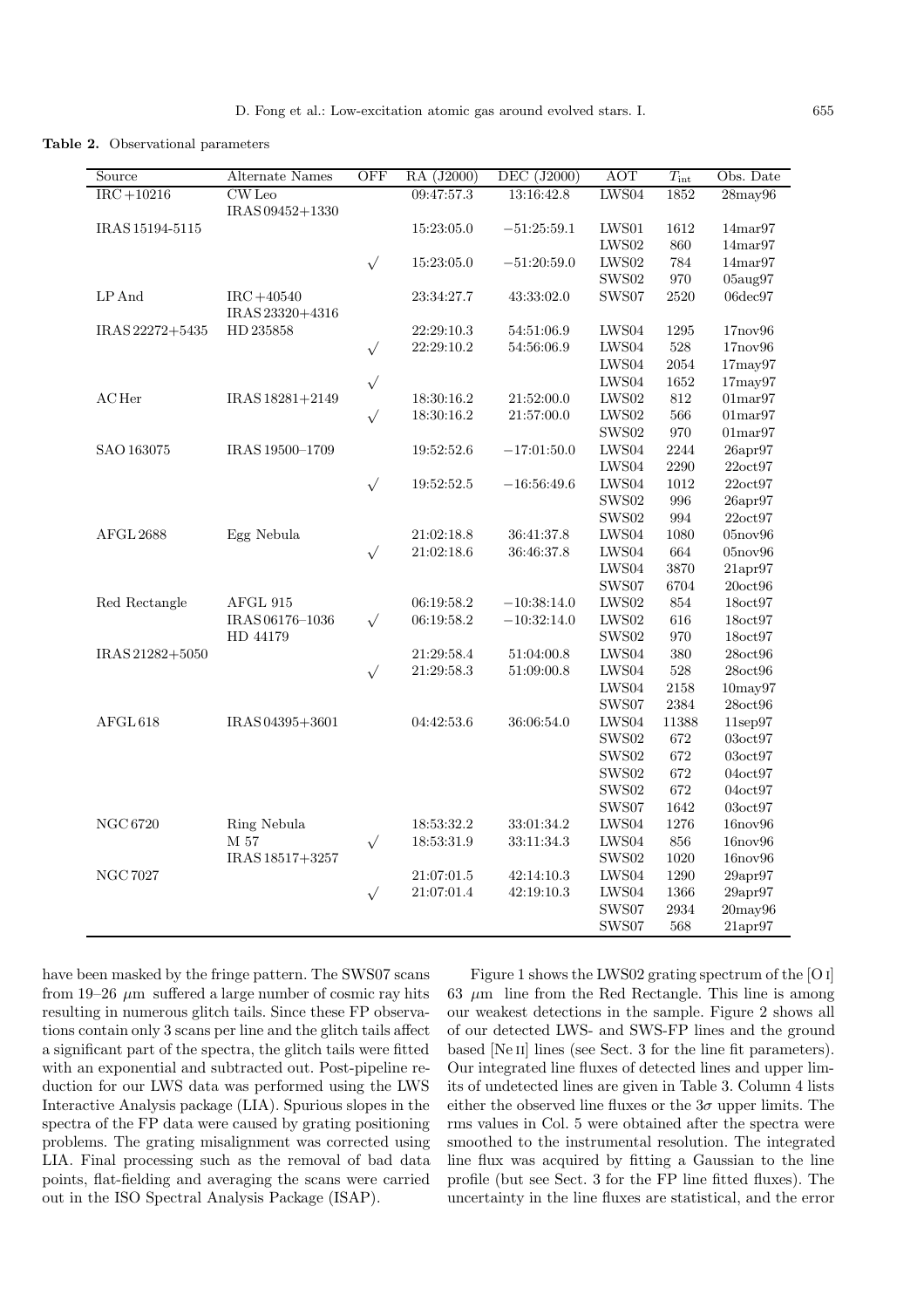**Table 3.** Observational results

**Table 3.** continued

| Source            | AOT              |                                    | Line      | Flux                               | rms                                      |
|-------------------|------------------|------------------------------------|-----------|------------------------------------|------------------------------------------|
|                   |                  |                                    |           | $10^{-13}\,$<br>erg                | $10^{\mathrm{-12}}$<br>erg               |
|                   |                  |                                    | $(\mu m)$ | $\overline{\text{cm}^2 \text{ s}}$ | $\text{cm}^2$<br>$\, {\bf S}$<br>$\mu$ m |
| $IRC+10216$       | L <sub>04</sub>  | O 1                                | 63.184    | <6                                 | <b>20</b>                                |
|                   |                  | [C <sub>II</sub> ]                 | 157.741   | $<$ 14                             | 30                                       |
| <b>IRAS 15194</b> | S <sub>0</sub> 2 | [Fe I]                             | 24.042    | $<$ 5                              | $\overline{9}$                           |
| $-5115$           |                  | $[S_1]$                            | 25.249    | $\leq$ 4                           | 8                                        |
|                   |                  | [Fe II]                            | 25.988    | $\leq$ 2                           | $\overline{5}$                           |
|                   |                  | [Sin]                              | 34.815    | $\leq$ 4                           | 6                                        |
|                   |                  | [Fe II]                            | 35.349    | $\leq 4$                           | 6                                        |
|                   | L <sub>01</sub>  | $\rm [C\,II]$                      | 157.741   | $16\pm0.6^{\rm a}$                 | 0.1                                      |
|                   | L <sub>02</sub>  | [O I]                              | 63.184    | $\leq 4$                           | 0.5                                      |
|                   |                  | CO.                                | 145.518   | $1.8 \pm 0.5$                      | 0.06                                     |
|                   |                  | [C <sub>II</sub> ]                 | 157.741   | $12\pm0.5^{\rm a}$                 | 0.07                                     |
| OFF               | L <sub>02</sub>  | [O I]                              | 63.184    | $\leq 4$                           | 0.4                                      |
|                   |                  | [C <sub>II</sub> ]                 | 157.741   | $10\pm0.6$                         | 0.09                                     |
| $LP$ And          | S <sub>0</sub> 7 | $\overline{S}$ i II $\overline{S}$ | 34.815    | $\leq$ 4                           | 100                                      |
|                   | L <sub>01</sub>  | [O I]                              | 63.184    | $<$ 30 $^{\circ}$                  | 10                                       |
|                   |                  | $\rm [C\,II]$                      | 157.741   | $<6^{\circ}$                       | 1                                        |
| IRAS 22272        |                  | [Ne II]                            | 12.814    | ${<}20$                            |                                          |
| $+5435$           | L <sub>04</sub>  | [O I]                              | 63.184    | $< \!\! 60$                        | 300                                      |
|                   |                  | [O I]                              | 145.530   | $<$ 10                             | 30                                       |
|                   |                  | [CII]                              | 157.741   | $61 \pm 6^{\rm a}$                 | $20\,$                                   |
| OFF               | L <sub>04</sub>  | [O I]                              | 63.184    | ${<}30\,$                          | 100                                      |
|                   |                  | [C II]                             | 157.741   | $41 \pm 6$                         | 20                                       |
| AC Her            | S <sub>02</sub>  | [Fe I]                             | 24.042    | ${<}0.9$                           | $\overline{2}$                           |
|                   |                  | $[S_1]$                            | 25.249    | ${<}0.9$                           | $\overline{2}$                           |
|                   |                  | [Fe II]                            | 25.988    | $<$ 1                              | $\overline{2}$                           |
|                   |                  | $\left[\mathrm{Si\,II}\right]$     | 34.815    | $<$ 3                              | $\overline{5}$                           |
|                   |                  | [Fe II]                            | 35.349    | $<$ 3                              | $\overline{4}$                           |
|                   | L <sub>02</sub>  | [O I]                              | 63.184    | $\leq 4$                           | 0.5                                      |
|                   |                  | [N II]                             | 121.889   | ${<}0.9$                           | 0.05                                     |
|                   |                  | [O I]                              | 145.530   | < 0.3                              | 0.02                                     |
|                   |                  | [C <sub>II</sub> ]                 | 157.741   | $1.4 \pm 0.5^{\rm a}$              | 0.09                                     |
| OFF               | L <sub>02</sub>  | [O I]                              | 63.184    | $<$ 7                              | 0.8                                      |
|                   |                  | $\overline{\text{C}}$ II]          | 157.741   | $2.3\pm0.8$                        | 0.08                                     |
| SAO 163075        | S <sub>02</sub>  | [Fe I]                             | 24.042    | $\overline{<}1$                    | $\overline{2}$                           |
|                   |                  | $[S_I]$                            | 25.249    | $\leq$ 2                           | 3                                        |
|                   |                  | [Fe II]                            | 25.988    | $<$ 1                              | 3                                        |
|                   |                  | [Si II]                            | 34.815    | $\leq$ 3                           | $\overline{4}$                           |
|                   |                  | [Fe II]                            | 35.349    | $<$ 3                              | $\overline{4}$                           |
|                   | L <sub>01</sub>  | [O I]                              | 63.184    | $<$ 10 $\rm ^{c}$                  | $\overline{4}$                           |
|                   |                  | $\rm [C\,II]$                      | 157.741   | $\leq 4^{\circ}$                   | 0.7                                      |
|                   | L <sub>04</sub>  | [O I]                              | 63.184    | $<$ 30                             | 200                                      |
|                   |                  | [O I]                              | 145.530   | $<$ 9                              | 20                                       |
| OFF               | L <sub>04</sub>  | O I                                | 63.184    | $30$                               | 200                                      |

| (a) ISM origin, (b) possible ISM origin, (c) ISO Data |  |
|-------------------------------------------------------|--|
| Archive and (d) $ON-OFF$ from Liu et al. (2001).      |  |

depends on the method of fitting. For a Gaussian fit, the error in the flux was computed from the errors in the individual parameters such as the baseline level, the FWHM and the peak. The error given by the line fit was also checked by measuring the rms over the line free emission regions of the spectra and integrating over the full width of the line. Differences in the errors may arise from deviations in the behavior of the noise within the line emission

| $_{\rm Source}$   | АОТ             |                    | Line        | Flux                    | rms                      |
|-------------------|-----------------|--------------------|-------------|-------------------------|--------------------------|
|                   |                 |                    |             | $10^{-13}$ erg          | $10^{-12}\,$<br>erg      |
|                   |                 |                    | $(\mu m)$   | $\text{cm}^2$<br>$\,$ S | $\rm cm^2~s$<br>$\mu$ m  |
| AFGL 2688         |                 | [Ne II]            | 12.814      | < 60                    |                          |
|                   | S <sub>07</sub> | [Fe II]            | 25.988      | $<\!10$                 | 600                      |
|                   |                 | [Sin]              | 34.815      | $<$ 20                  | 600                      |
|                   | ${\rm L}04$     | [O I]              | 63.184      | ${<}70$                 | 300                      |
|                   |                 | [Si]               | 68.473      | ${<}70$                 | 300                      |
|                   |                 | [N II]             | 121.889     | <10                     | 40                       |
|                   |                 | [Si]               | 129.682     | $< \! 20$               | 50                       |
|                   |                 | [O I]              | 145.530     | ${<}20\,$               | $50\,$                   |
|                   |                 | [C <sub>II</sub> ] | 157.741     | $<$ 30                  | $50\,$                   |
| OFF               | L04             | [O I]              | 63.184      | < 60                    | 200                      |
|                   |                 | [N <sub>II</sub> ] | 121.889     | ${<}9$                  | 20                       |
|                   |                 | [O I]              | 145.530     | $<$ 10                  | 30                       |
|                   |                 | [C <sub>II</sub> ] | 157.741     | $<$ 40                  | 80                       |
| Red Rectangle     |                 | [Ne II]            | 12.814      | $20$                    | $\overline{\phantom{a}}$ |
|                   | S <sub>02</sub> | [Fe I]             | 24.042      | $\leq$ 2                | 4                        |
|                   |                 | $[S_1]$            | 25.249      | ${<}2$                  | $\sqrt{3}$               |
|                   |                 | [Fe II]            | 25.988      | $<$ 3                   | $\overline{5}$           |
|                   |                 | [Sin]              | 34.815      | $<\!4$                  | $\,6$                    |
|                   |                 | [Fe II]            | 35.349      | $\leq$ 2                | 3                        |
|                   | L <sub>01</sub> | [O I]              | 63.184      | $28 \pm 4^{\rm d}$      |                          |
|                   | L <sub>02</sub> | [O I]              | 63.184      | $20\pm5$                | $\overline{2}$           |
|                   |                 | [N II]             | 121.889     | $\leq$ 1                | 0.08                     |
|                   |                 | [O I]              | $145.530\,$ | < 0.3                   | 0.02                     |
|                   |                 | [C <sub>II</sub> ] | 157.741     | $5.3\pm0.6^{\rm a}$     | 0.1                      |
| OFF               | L <sub>02</sub> | [O I]              | 63.184      | $<$ 3                   | 0.3                      |
|                   |                 | $\rm [C\,II]$      | 157.741     | $4.0\pm0.6$             | 0.02                     |
| <b>IRAS 21282</b> |                 | [Ne II]            | 12.814      | $43\pm2$                |                          |
| $+5050$           | S <sub>07</sub> | $[S_1]$            | 25.249      | <10                     | 600                      |
|                   |                 | [Fe II]            | 25.988      | ${<}20$                 | 900                      |
|                   |                 | [Sin]              | 34.815      | <10                     | 400                      |
|                   | ${\rm L}01$     | [O I]              | 63.184      | $290 \pm 10^{\rm d}$    |                          |
|                   |                 | [O I]              | 145.530     | $13 \pm 1^{\rm d}$      |                          |
|                   |                 | [C <sub>II</sub> ] | 157.741     | $34\pm2^{\rm d}$        |                          |
|                   | L <sub>04</sub> | [O I]              | 63.184      | $410 \pm 60$            | 300                      |
|                   |                 | [O I]              | 145.530     | ${<}7$                  | 10                       |
|                   |                 | $\rm [C\,II]$      | 157.741     | $85 \pm 6$              | 10                       |
| OFF               | L <sub>04</sub> | [O I]              | 63.184      | $< \! 80$               | 300                      |
|                   |                 | [Сп]               | 157.741     | $<$ 30                  | 60                       |

(a) ISM origin, (b) possible ISM origin, (c) ISO Data Archive and (d) ON−OFF from Liu et al. (2001).

regions. If they differ significantly, then the errors derived independently from the rms were used.

## 2.3. ISM contamination

For the lines where both the ON and OFF positions had detections, we consider only those observations where the ON scan was at least two times higher than the OFF scan to be associated with the source. We followed this conservative approach because our confidence to distinguish a detection was limited by confusion with background emission. Without a line map of the region,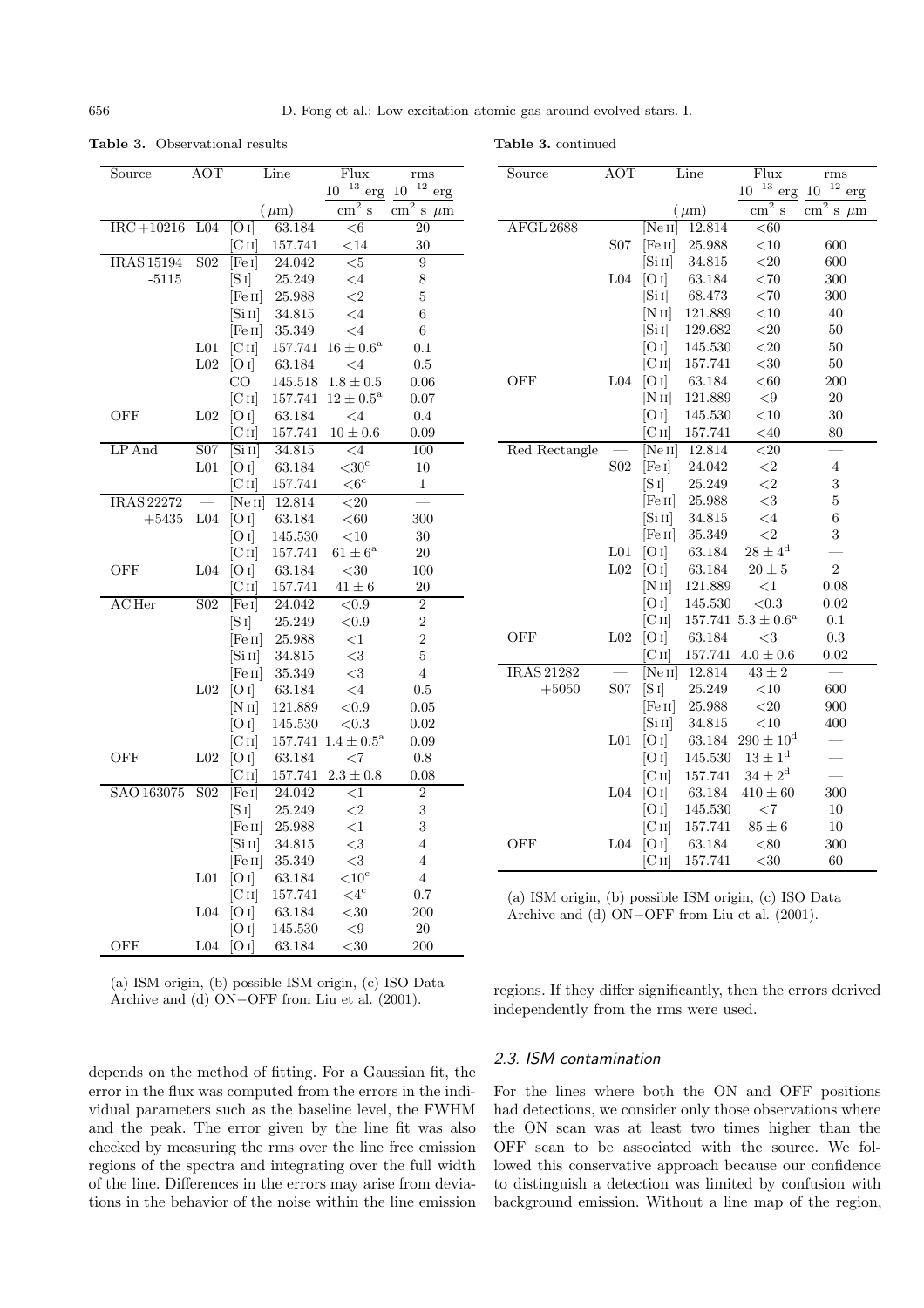**Table 3.** continued

| Source                        | AOT              |                                | Line      | Flux                     | $_{\rm rms}$                       |
|-------------------------------|------------------|--------------------------------|-----------|--------------------------|------------------------------------|
|                               |                  |                                |           | $10^{-13}$ erg           | $10^{-12}$<br>erg                  |
|                               |                  |                                | $(\mu m)$ | $\text{cm}^2$<br>$\,$ S  | $\text{cm}^2$<br>S<br>$\,\rm\mu m$ |
| $\overline{\text{AFGL}\,618}$ |                  | [Ne II]                        | 12.814    | $140 \pm 20$             |                                    |
|                               | S <sub>02</sub>  | $[S_1]$                        | 25.249    | ${<}7$                   | 10                                 |
|                               |                  | [Fe II]                        | 25.988    | $<\!6$                   | 10                                 |
|                               |                  | $\left[\mathrm{Si\,II}\right]$ | 34.815    | ${<}9$                   | 10                                 |
|                               | S <sub>07</sub>  | [Si II]                        | 34.815    | ${<}7$                   | 200                                |
|                               | L <sub>01</sub>  | [O I]                          | 63.184    | $100^{\circ}$            |                                    |
|                               |                  | $\rm [C\,II]$                  | 157.741   | $10^{\rm b,e}$           |                                    |
|                               | ${\rm L}04$      | [O I]                          | 63.184    | $160 \pm 20$             | 100                                |
|                               |                  | [NII]                          | 121.889   | $<$ 6                    | $20\,$                             |
|                               |                  | [O I]                          | 145.530   | $<\!4$                   | 8                                  |
|                               |                  | Cп                             | 157.741   | $<\!10$                  | 30                                 |
| NGC 6720                      | S <sub>0</sub> 2 | [Fe I]                         | 24.042    | ${<}0.4$                 | 0.8                                |
|                               |                  | $[S_1]$                        | 25.249    | $<\!\!0.5$               | 0.9                                |
|                               |                  | [O IV]                         | 25.890    | $15 \pm 0.4^{\rm f}$     | $\boldsymbol{2}$                   |
|                               |                  | [Si II]                        | 34.815    | $12 \pm 1$               | $\overline{7}$                     |
|                               |                  | [Fe II]                        | 35.349    | $<$ 3                    | $\bf 5$                            |
|                               | L <sub>01</sub>  | [O I]                          | 63.184    | $581 \pm 8^{\rm d}$      |                                    |
|                               |                  | [N II]                         | 121.889   | $39 \pm 2^{\rm d}$       |                                    |
|                               |                  | [O I]                          | 145.530   | $18 \pm 1^{\rm d}$       |                                    |
|                               |                  | $\rm [C\,II]$                  | 157.741   | $68 \pm 2^{\rm d}$       |                                    |
|                               | ${\rm L}04$      | [O I]                          | 63.184    | $440 \pm 50$             | 500                                |
|                               |                  | [N II]                         | 121.889   | $28\pm9$                 | $20\,$                             |
|                               |                  | [O I]                          | 145.530   | $<$ 30                   | 60                                 |
|                               |                  | $\rm [C\,II]$                  | 157.741   | $41\pm6$                 | $30\,$                             |
| <b>OFF</b>                    | L <sub>04</sub>  | [O I]                          | 63.184    | $50$                     | 200                                |
|                               |                  | $\rm [C\,II]$                  | 157.741   | $<$ 10                   | 20                                 |
| <b>NGC 7027</b>               |                  | [Ne II]                        | 12.814    | $1000 \pm 100$           |                                    |
|                               | S <sub>07</sub>  | [Fe I]                         | 24.042    | $<$ 10                   | 600                                |
|                               |                  | [S 1]                          | 25.249    | ${<}20$                  | 900                                |
|                               |                  | [Fe II]                        | 25.988    | <10                      | 600                                |
|                               |                  | [Fe I]                         | 34.714    | $< \negthinspace 30$     | 700                                |
|                               |                  | $\left[\mathrm{Si\,II}\right]$ | 34.815    | $100\pm20$               | 800                                |
|                               |                  | [Fe II]                        | 35.349    | ${<}30$                  | 700                                |
|                               | $\mbox{L}01$     | [O I]                          | 63.184    | $6060 \pm 170^{\rm d}$   |                                    |
|                               |                  | [N II]                         | 121.889   | $4.9 \pm 0.5^{\rm d}$    |                                    |
|                               |                  | [O I]                          | 145.530   | $213 \pm 3^{\rm d}$      |                                    |
|                               |                  | $\rm [C\,{\scriptstyle II}]$   | 157.741   | $426 \pm 5^{\mathrm{d}}$ |                                    |
|                               | ${\rm L}04$      | [O I]                          | 63.184    | $6200 \pm 200$           | 400                                |
|                               |                  | [Si]                           | 68.473    | ${<}80$                  | 300                                |
|                               |                  | [N II]                         | 121.889   | $20$                     | $50\,$                             |
|                               |                  | [Si]                           | 129.682   | $<\!10$                  | 30                                 |
|                               |                  | [O I]                          | 145.530   | $130\pm9$                | 40                                 |
|                               |                  | $\rm [C\,II]$                  | 157.741   | $350 \pm 20$             | 50                                 |
| OFF                           | L <sub>04</sub>  | [O I]                          | 63.184    | ${<}80$                  | 400                                |
|                               |                  | [Si]                           | 129.682   | ${<}7$                   | <b>20</b>                          |
|                               |                  | $\rm [C\,{\scriptstyle II}]$   | 157.741   | $<$ 30                   | 60                                 |

(a) ISM origin, (b) possible ISM origin, (c) ISO Data Archive, (d) ON−OFF from Liu et al. (2001), (e) Justtanont (private com.) and (f) possibly HeII 25.900.

it was difficult to assess the point-to-point background variations. The lines most likely originating from interstellar gas are noted in Table 3. OFF source [O i] contamination was negligible in all the C-rich sources, whereas background [C ii] emission was found in IRAS 15194- 5115, IRAS 22272+5435, AC Her, Red Rectangle and

IRAS 21282+5050. The LWS01 grating detection of [C ii] in AFGL 618 listed in Table 3, originally reported by Herpin & Cernicharo (2000), may possibly originate from the ISM and not from AFGL 618 as claimed by Herpin & Cernicharo (2000). The problem with this measurement is that no OFF position was taken for AFGL 618, so we cannot know for certain whether the [C ii] is from the ISM or AFGL 618. However, the flux from the OFF positions of our other sources range from 4–60  $10^{-13}$  erg  $\rm cm^{-2}~s^{-1}.$ This range includes the 10  $10^{-13}$  erg cm<sup>-2</sup> s<sup>-1</sup> [C ii] flux detected for AFGL 618 and thus, casts doubt on its association with AFGL 618. If we had detected the  $\overline{C}$  II] line in our LWS04 FP observation, then we would have had a line profile and systemic velocity that would aid in its identification with AFGL 618 or the ISM. Unfortunately, the [C<sub>II</sub>] line flux measured in the LWS01 grating is below our sensitivity for the FP observation. This issue may be resolved with future airborne observations.



**Fig. 1.** The Red Rectangle: LWS02 grating spectrum of the [O I] 63  $\mu$ m line. This line is representative of the weakest grating detection in our sample. The Red Rectangle is the coolest star with detectable FIR line emission (see Sect. 4 of text)

#### 2.4. Detections and non-detections

Five of the twelve C-rich evolved stars have been detected in one or more of the FIR atomic lines: the Red Rectangle, IRAS 21282+5050, AFGL 618, NGC 6720 and NGC 7027. The planetary nebula, NGC 7027, has the most lines detected and has the brightest line fluxes. The protoplanetary nebula, the Red Rectangle, is the weakest source detected. The [O i] 63  $\mu$ m line is always the brightest line of those detected. The LWS01 grating line fluxes for the Red Rectangle, IRAS 21282+5050, NGC 6720 and NGC 7027 from Liu et al. (1997, 2001), and AFGL 618 from Justtanont (private communication) are also listed in Table 3 for comparison with our LWS04 FP data. In general, the FP line fluxes are lower than the corresponding grating fluxes. Our more accurate line fits for the FP data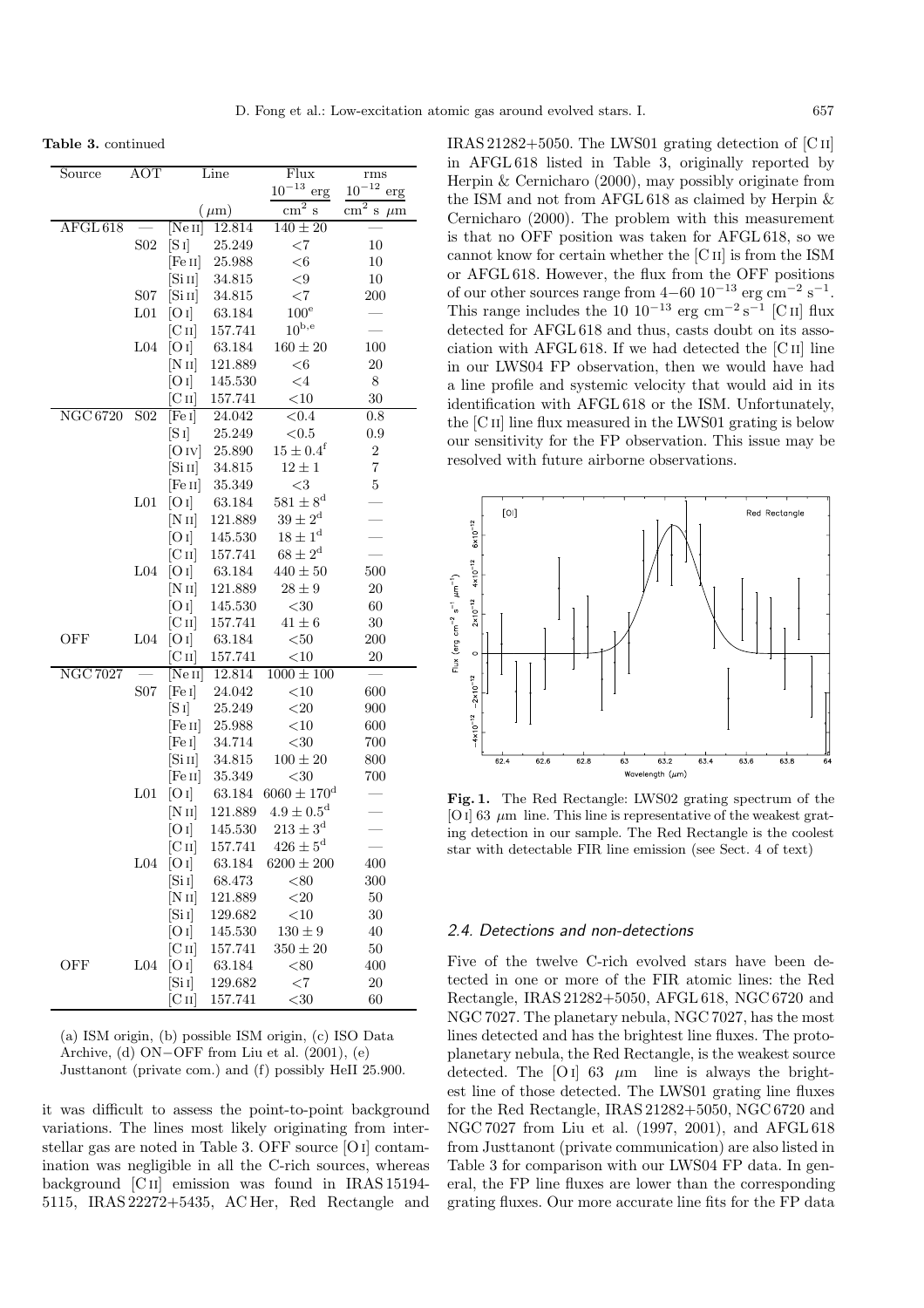result in higher line fluxes than reported in Table 3 because the ISAP Gaussian fits do not include the line wings and thus underestimate the total line flux (see Sect. 3 and Table 4). Because the grating data have better flux calibration, we use the grating line fluxes in our comparison with model calculations (see Sect. 5.2).

FIR line emission was not detected in the remaining seven objects in our C-rich sample: IRC +10216, IRAS 15194-5115, LP And, IRAS 22272+5435, AC Her, SAO 163075 and AFGL 2688. For these non-detected sources, our LWS-FP data was found to be consistent with the LWS01 grating observations available from the ISO data archive. The archive search also yielded new [O i] 63  $\mu$ m and [C<sub>II</sub>] 158  $\mu$ m upper limits for LP And and SAO 163075 (PI: Barlow).

#### **3. Fabry-Perot line profile analysis**

The FP lines provide the important kinematic information for our investigation. Hence, we have modeled the line profiles to extract expansion velocities  $(V)$ , line center velocities  $(V_{LSR})$  and more accurate line fluxes. The instrumental profiles of the LWS and SWS FP's follow Airy functions, which have notable line wings. For two reasons it is very important to take into account these line wings when modeling the line. First, we want to determine if the observed line wings are real or instrumental. If the line wings are real, they could indicate a shockedgas component to the line emission. Second, the emission from line wings need to be included in the total line flux. Since ISAP provides only Gaussian fits, we developed our own FP line fitting program to derive the expansion velocities and total line fluxes. Below we describe the line fitting procedure and discuss the derived kinematics in the context of PDRs versus shocks.

## 3.1. Line profile fits

Models of the spectral line profiles were derived from the ISO data and the ground based [Ne ii] data by using a program we developed in the software package, Mathematica 4.0. The basic algorithm convolves a model line profile for the source with the instrumental spectral profile. The convolved model is sampled to match the ISO spectral sampling and is then compared with the observed data to determine the goodness of fit. The expansion velocity, the peak flux level, and the line center of the input model are varied over a reasonable parameter space. Chisquared minimization was used to find the model parameters which best fit the ISO data. The line fitting errors were determined by finding the region of parameter space where  $\Delta \chi^2 \leq 3.5$ , the 68% confidence interval for 3 free parameters (Press et al. 1995 and references therein). This confidence ellipsoid was then projected onto the individual parameter axes and the endpoints of the projection were used to conservatively estimate the errors. The goodness of our noise estimate  $(\sigma)$  was also checked by comparing the minimum  $\chi^2$  value with the number of degrees of freedom. All the lines agrees well with this test except for the NGC 7027 [O I] 63  $\mu$ m line, our strongest line, where systematic errors are probably dominant. The best fit expansion velocity  $(V)$ , line center, peak flux and the total integrated fluxes are listed in Table 4. The spectra and the convolved fits of the FP detections and the [Ne ii] lines are shown in Fig. 2.

We used an Airy function for the instrumental profile of both the LWS-FP and SWS-FP. For the LWS-FP, the instrumental resolution as a function of wavelength was provided by Bruce Swinyard (private communication) and was approximately 35 km s<sup> $-1$ </sup>. For the SWS-FP, Feuchtgruber (1998) found that the spectral resolutions are consistent with the values given in the SWS Observers Manual and are approximately 10 km s<sup> $-1$ </sup>. For the ground based [Ne ii] observations, we used a Gaussian function for the instrumental profile with a FWHM of approximately 33 km s−<sup>1</sup>.

We tried three different input source line profiles for the ISO LWS and SWS data: a parabola, a flat-top parabola (described by Knapp & Morris 1985) and a Gaussian. The convolved line profiles for each of the three different input source line profiles were indistinguishable for most lines because the majority of lines were only marginally resolved by the FP. Since the true line shape could not be constrained, for consistency we chose to report the fitting parameters derived by using a flat-topped parabolic input model for all the ISO LWS and SWS line fits. This choice is justified from the molecular CO line profiles, which for most of the sources are consistent with flat-topped parabolas. We chose to give line widths at the HWHM points as opposed to the HWZP points because the signal to noise ratio of the data are better at the HWHM. Flat-top parabolic profiles have steep sides, thus differences between the HWHM and HWZP points are only <sup>∼</sup>15%. For the ground based [Ne ii] spectra we tried only the Gaussian source line profile. For AFGL 618 the fit only covered the core emission because the [Ne ii] line is situated near a  $C_2H_2$  absorption feature.

To show that our convolved model gives a better fit to the ISO data than the ISAP Gaussian, we take the case of NGC 7027. Figure 3 shows the NGC 7027 [Oi]  $63 \mu m$  spectrum fitted with both the ISAP Gaussian and the convolved model. The ISAP Gaussian fit can falsely suggest the presence of real line wings. Our convolved model demonstrates that the apparent line wings are instrumental in nature. In Table 4, the expansion velocities and integrated fluxes derived from the ISAP Gaussian fit are listed in Cols. 7 and 8 for comparison with the convolved model fits. The ISAP expansion velocity errors include only the statistical errors of the fit. The errors in the convolved model also include the effects of deconvolving the instrumental profile. For the detected atomic fine structure lines at NGC 7027, all the model line widths and line centers agree with the <sup>12</sup>CO line parameters. In contrast, the line widths derived from the ISAP Gaussian fit are revealed to be overestimates, with exception to [Si II]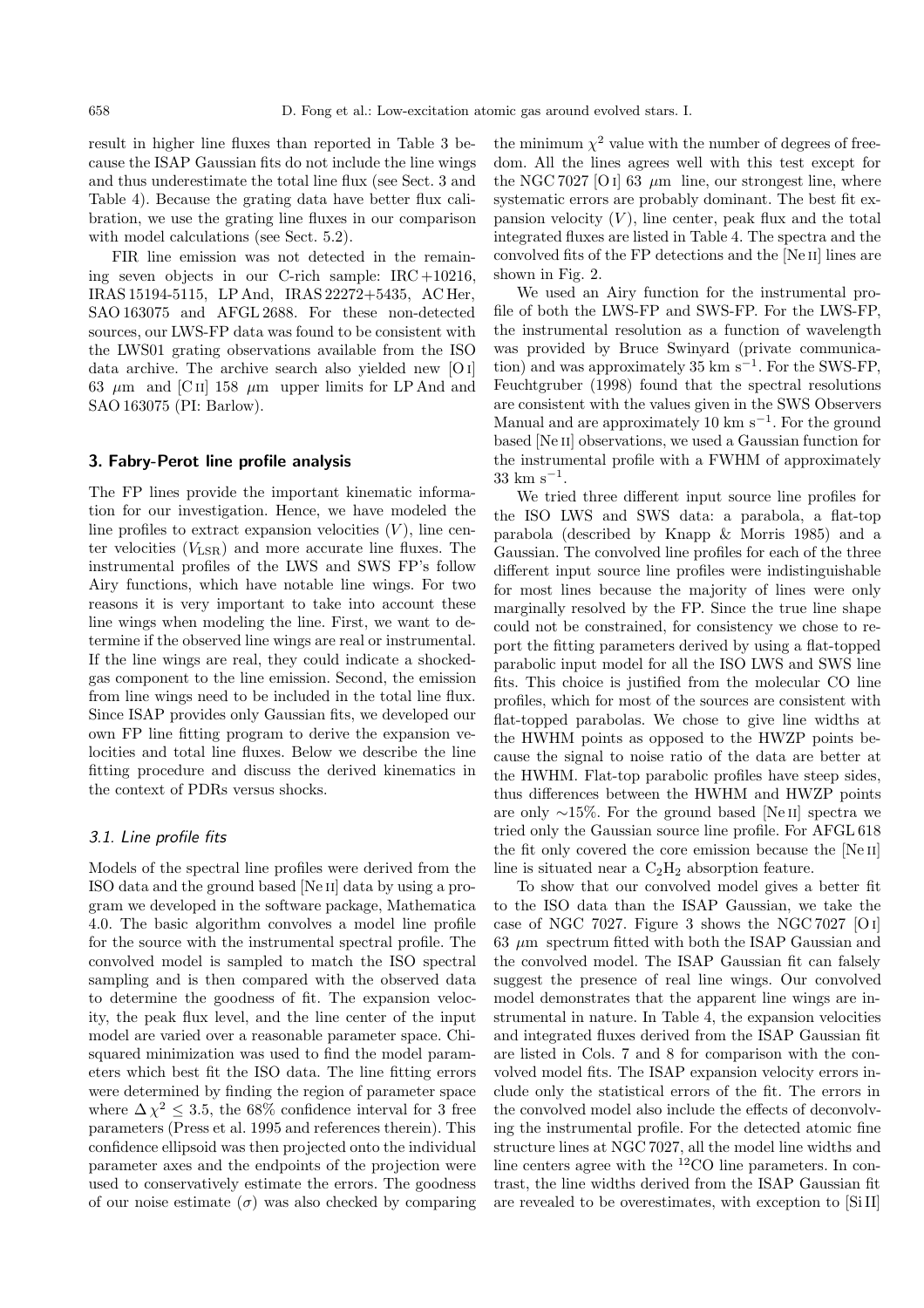

**Fig. 2.** ISO FP spectra and Irshell spectra with convolved fits

 $35 \mu m$  where the line has been resolved by the SWS-FP. The integrated fluxes derived from the ISAP Gaussian fit are also found to be slightly under-determined because of the less accurate fits to the observed data.

## 3.2. Kinematics of the low-excitation atomic gas

The fitted model line parameters can be used to interpret whether the atomic lines originate from PDRs or through shocks. One method compares the observed line

fluxes with the theoretically predicted line fluxes from PDR and shock models (discussed in Sects. 5.2 and 6, respectively). A second method uses the kinematic information extracted from the observed line profiles to ascertain their origins. PDRs lie at interfaces between ionized and molecular gas, so we would expect the FIR cooling lines associated with circumstellar PDRs to have outflow velocities comparable to the ionized and molecular gas expansion velocities derived from the [Ne II] 12.8  $\mu$ m line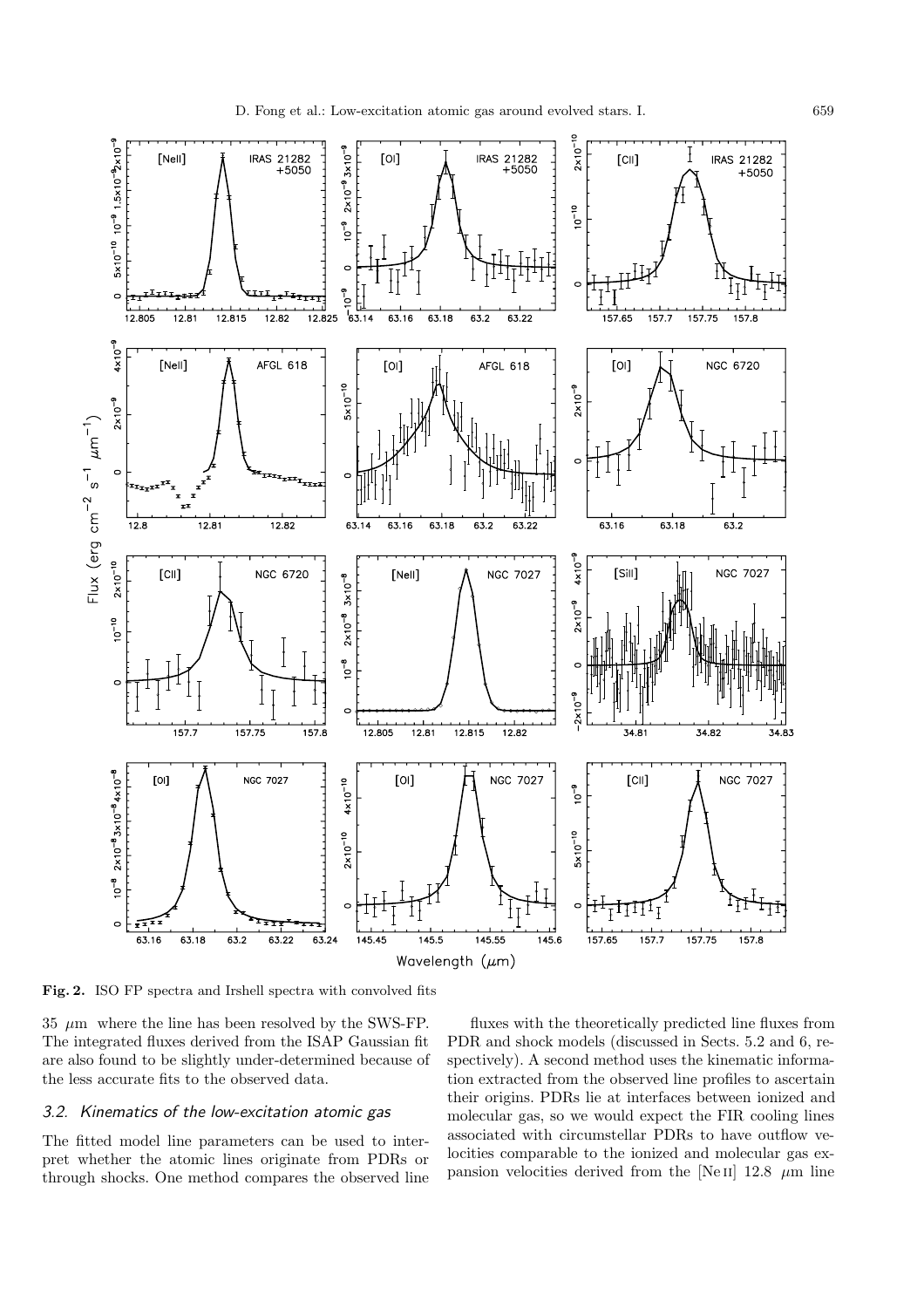|                                     |                                                         |                                                            |                                                    | Convolved Model Line Fit                                      |                                                                 |                          | ISAP Gaussian Fit                                            | $12$ CO Line Parameters         |                |
|-------------------------------------|---------------------------------------------------------|------------------------------------------------------------|----------------------------------------------------|---------------------------------------------------------------|-----------------------------------------------------------------|--------------------------|--------------------------------------------------------------|---------------------------------|----------------|
| Source                              | Line                                                    | V                                                          | Line Center                                        | Peak Flux                                                     | Total Flux                                                      | V                        | Total Flux                                                   | $V_{\rm exp}$                   | $V_{\rm LSR}$  |
|                                     |                                                         | (HWHM)                                                     | $(V_{\rm LSR})$                                    | $10^{-11}$ erg                                                | $10^{-13}$ erg                                                  | (HWHM)                   | $10^{-13}$ erg                                               | (HWZP)                          |                |
|                                     |                                                         | $(km s^{-1})$                                              | $(km s^{-1})$                                      | $\text{cm}^2 \text{ s } \mu \text{m}$                         | $\rm cm^2~s$                                                    | $\rm (km \ s^{-1})$      | $\rm cm^2~s$                                                 | $(km s^{-1})$                   | $(km s^{-1})$  |
| IRAS 22272+5435 [C II] 158<br>(OFF) |                                                         | $\begin{array}{c} 9^{+7}_{-9}\\15^{+17}_{-15} \end{array}$ | $-48 \pm 4$<br>$-43\pm8$                           | $25 \pm 2$<br>$14 \pm 4$                                      | $73\pm19$<br>$47 \pm 36$                                        | $22 \pm 1$<br>$28\pm1$   | $61 \pm 6$<br>$41 \pm 6$                                     | 10                              | $-28$          |
| IRAS 21282+5050 [Ne II] 12.8        | [O I] 63<br>$\rm [C\,II]158$                            | $17\pm2$<br>$22\pm10$<br>$41 \pm 5$                        | $13 \pm 1$<br>$10 \pm 5$<br>$3 \pm 5$              | $196 \pm 2$<br>$300 \pm 30$<br>$18 \pm 1$                     | $43 \pm 3$<br>$470 \pm 160$<br>$93 \pm 15$                      | $32 \pm 1$<br>$42 \pm 1$ | $410 \pm 60$<br>$85 \pm 6$                                   | 16                              | 14             |
| AFGL 618<br>model 1<br>model 2      | $[Ne II]$ 12.8<br>[O I] 63<br>[O I] 63                  | $23\pm1$<br>20<br>$68\pm15$                                | $-22 \pm 1$<br>$-21$<br>$-29 \pm 8$                | $390 \pm 10$<br>73<br>$48 \pm 10$                             | $100 \pm 3$<br>120<br>$150 \pm 60$                              | $65 \pm 3$               | $160\pm20$                                                   | $20(J=1-0)$                     | $-22$          |
| model $3(b)$<br>model $3(n)$        | [O I] 63<br>[O I] 63                                    | $66 \pm 22$<br>$4^{+12}_{-4}$                              | $-24 \pm 5$<br>$-21\pm5$                           | $\substack{12^{+18}_{-12} \\ 52^{+12}_{-18}}$                 | $160 \pm 40(b+n)$                                               | $\overline{\phantom{0}}$ |                                                              | $190(J = 3-2)$<br>$19(J = 3-2)$ | $-19$<br>$-22$ |
| NGC 6720                            | [O I] 63<br>$\rm [C\,II]158$                            | $\stackrel{20+14}{_{15}+10} \stackrel{+14}{_{15}+10}$      | $-10 \pm 6$<br>$-6 \pm 5$                          | $320 \pm 50$<br>$18 \pm 6$                                    | $480 \pm 300$<br>$59 \pm 43$                                    | $36 \pm 1$<br>$20 \pm 1$ | $440 \pm 50$<br>$41 \pm 6$                                   | 27                              | $-1$           |
| <b>NGC 7027</b>                     | $[Ne II]$ 12.8<br>[Si II] 34.8<br>[O I] 63<br>[O I] 145 | $27 \pm 1$<br>$16 \pm 6$<br>$23\pm1$<br>$15\pm8$           | $27 \pm 1$<br>$25 \pm 4$<br>$22 \pm 3$<br>$28\pm4$ | $3520 \pm 10$<br>$280 \pm 80$<br>$4500 \pm 100$<br>$49 \pm 3$ | $1020 \pm 30$<br>$120 \pm 80$<br>$7000 \pm 200$<br>$154 \pm 31$ | $15\pm1$<br>$26 \pm 1$   | $100 \pm 20$<br>$31.3 \pm 0.3$ 6200 $\pm$ 200<br>$130 \pm 9$ | 20                              | 26             |
|                                     | [C II] 158                                              | $19 \pm 5$                                                 | $22 \pm 3$                                         | $120 \pm 10$                                                  | $400 \pm 80$                                                    | $27 \pm 1$               | $350 \pm 20$                                                 |                                 |                |

**Table 4.** Line fitting parameters



**Fig. 3.** NGC 7027: Comparison of the ISAP Gaussian fit (solid), convolved model fit (dashed) and the instrumental profile (dotted). The line wings are instrumental

and the <sup>12</sup>CO lines, respectively. This holds true for the atomic fine structure lines detected in IRAS 21282+5050, NGC 6720 and NGC 7027. Shocks can develop when the fast post–AGB wind encounters the slower AGB wind ejected during the previous epoch of mass loss. The wind driven shocks can compress, heat, accelerate and dissociate the molecular gas. Since the shocked emission occurs in the post-shock, accelerated gas, the line widths may be significantly broadened and the line centers may be shifted appreciably from the velocity flow of the ambient molecular gas (HM89). The observed line kinematics suggest the presence of shocks in AFGL 618.

Detailed discussions of the individual objects are given below. Since the LWS-FP and SWS-FP wavelength calibrations are  $\sim$ 10 km s<sup>-1</sup> and  $\sim$ 3 km s<sup>-1</sup>, respectively, we consider VLSR velocity discrepancies greater than the errors in the wavelength calibration to be significant in the line center comparisons.

IRAS 22272+5435 — The [C II] 158  $\mu$ m line very likely originates from the ISM because of three points: 1)  $\lbrack \text{C{\scriptsize II}} \rbrack$ was detected at the OFF position with over 60% of the ON source integrated flux, 2) the very narrow  $\begin{bmatrix} C & I \end{bmatrix}$  line seen at the ON position matches the shape of the instrumental profile and 3) the line centers for both the ON and OFF positions are  $\sim$ 20 km s<sup>−1</sup> offset from the <sup>12</sup>CO V<sub>LSR</sub>. The large uncertainty in the model outflow velocity resulted from the poor signal-to-noise of the data and the fact that the line is unresolved.

IRAS 21282+5050 — The [O I] 63  $\mu$ m line is consistent with the  ${}^{12}$ CO and the [Ne II] line parameters, suggesting a PDR origin for the lines in this source. The [C ii] 158  $\mu$ m line is about twice as broad and is offset by  $11~{\rm km~s^{-1}}~$  from the  $^{12}{\rm CO}$   $V_{\rm LSR}.$  Since IRAS 21282+5050 is located in the plane of the galaxy (Galactic coordinates: 93.99, −0.12), interstellar emission may have contaminated the line. Although [C ii] was not detected at the selected FP OFF position, background [C ii] was detected by Liu et al. (2001) from grating observations.

 $AFGL 618$  – The [Ne II] line has a comparable  $V_{\text{HWHM}}$ to that measured for  $12\text{CO}$  J = 1–0 suggesting that the ionized gas is expanding with a velocity similar to that of the molecular gas. However, the <sup>12</sup>CO transistions also suggest a broad velocity component with outflow velocities >190 km s−<sup>1</sup>(Gammie et al. 1989; Cernicharo et al. 1989).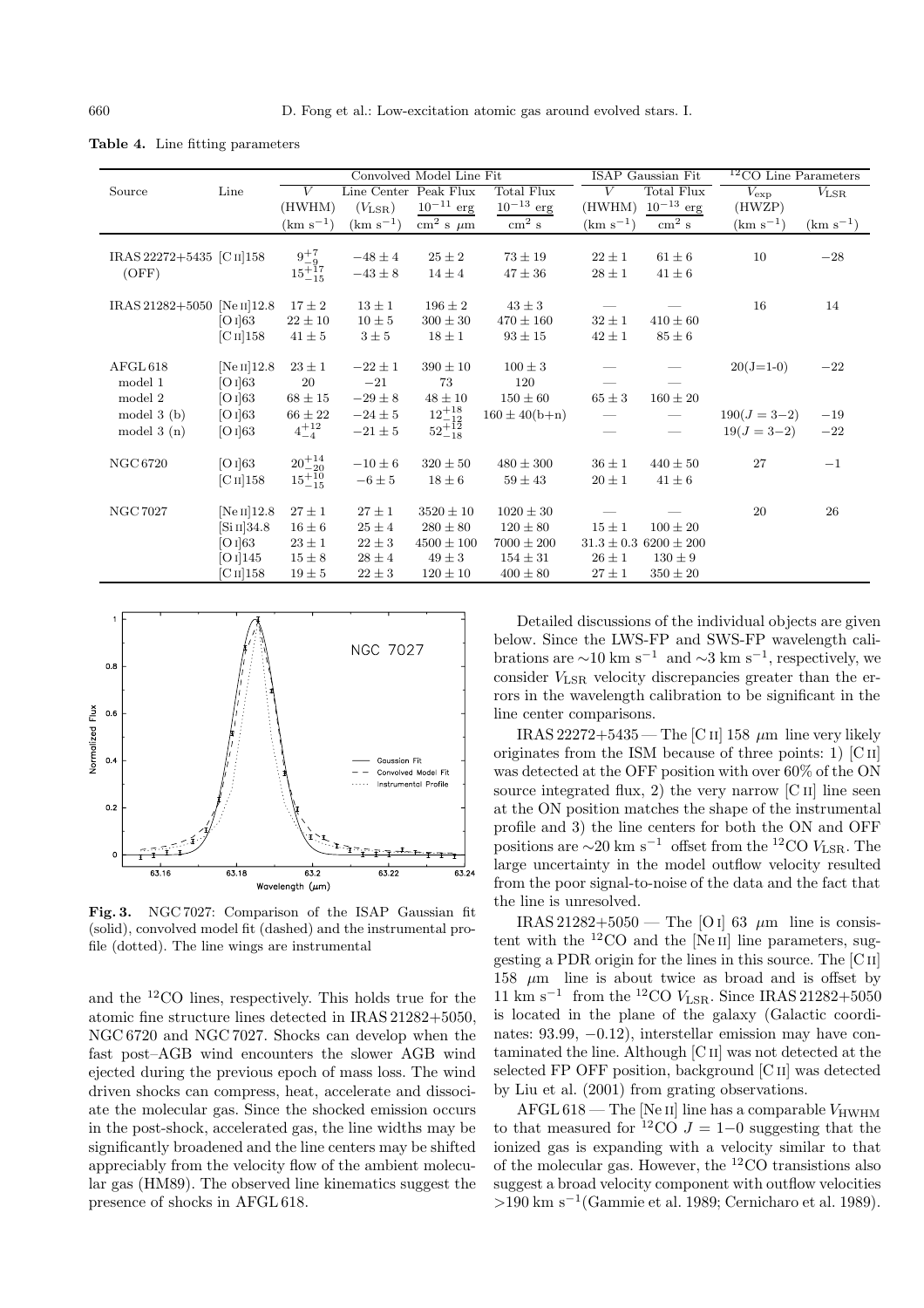

**Fig. 4.** AFGL 618: Comparison of model 1 – single component Gaussian (dotted), model 2 – flat-topped parabolic (dashed) and model 3 – double component Gaussian model fit (solid)

In addition, there is a tentative detection of line wings on the core of the [C i] line (Young 1997). Interestingly, the [O i] 63  $\mu$ m line appears much broader than the [Ne II] line. Figure 4 shows the results of three models for the [O I] 63  $\mu$ m line. The first model, a single component Gaussian with a  $V_{\text{HWHM}}$  of 20 km s<sup>-1</sup> to approximate the main <sup>12</sup>CO line profile, fits the center of the observed spectrum but lacks the line wings. The second model, our best-fit, single component parabola with a HWHM of  $68 \pm 15$  km s<sup>-1</sup>, adequately fits the line wings but not the central feature. The third model has two components: a narrow core feature and broad extended wings. This model is composed of two Gaussians of varying widths, peaks fluxes and velocity offsets. Gaussians were chosen because the broad <sup>12</sup>CO line wings appears to match that profile. The two Gaussians were then added together to form a composite profile prior to the convolution. The best fit was again found by searching parameter space for the minimum  $\chi^2$ . The broad component has an outflow velocity (HWHM) of  $66\pm22$  km s<sup>-1</sup> and the narrow component has an expansion velocity of  $4^{+12}_{-4}$ . The large uncertainty of the narrow feature can be understood by the fact that it is unresolved by the LWS-FP.

Although the kinematics of the narrow feature are not well constrained, the considerable difference in expansion velocity between the narrow and broad components is analogous to <sup>12</sup>CO. The peak flux of the [O i] 63  $\mu$ m narrow feature is about 8 times the peak of the broad component. The same flux comparison can be made for various transitions of  ${}^{12}$ CO. The narrow to broad peak flux ratio for the  $J = 3-2, 2-1$  and 1–0 transition of <sup>12</sup>CO are 7.2. 13 and 19, respectively (Gammie et al. 1989; Cernicharo et al. 1989; Meixner et al. 1998). The relative strength of the broad component to the narrow component appears

to be greater in the higher  ${}^{12}$ CO transitions, possibly due to shock excitation (Justtanont et al. 2000). For the [O i] 63  $\mu$ m line, the broad component is much stronger than the narrow component in comparison to the [C i] line or the  $12$ CO lines. This suggests that the [O I] line is more dominated by the shock component than the other lines. The two component model appears generally similar to the line shape seen in <sup>12</sup>CO( $J = 3-2$ ), but with the velocity outflow cutoff at 66 km s<sup>-1</sup>. The 66 kms [O i] outflow velocity is comparable to the bipolar medium velocity wind mapped in <sup>12</sup>CO  $J = 1-0$  (Meixner et al. 1998).

 $NGC 6720$  — Due to the large extent of NGC 6720  $(130<sup>''</sup>$  across) and the limited size of the ISO LWS beam (70–80"), the observations were pointed  $10''$  S and 47" W off source center, toward the  ${}^{12}CO(J=2-1)$  peak (Bachiller et al. 1989). The <sup>12</sup>CO( $J = 2-1$ ) line profile at that position clearly does not resemble a flat-topped parabola because an offset piece of NGC 6720 was observed. Due to the poor signal-to-noise of the data and the resultant large uncertainty in the velocity outflow, a more detailed model was not warranted. Nevertheless, the similarities between the [O i], [C ii], [C i] (Bachiller et al. 1994) and <sup>12</sup>CO lines argues for a PDR origin in this source.

 $NGC 7027$  — The line parameters for the  $[S<sub>i</sub>II]$ 34.8  $\mu$ m, [O I] 63 and 145  $\mu$ m and the [C II] 158  $\mu$ m lines show comparable expansion velocities to the ionized gas, as traced by [Ne II] 12.8  $\mu$ m, and the molecular gas, as traced in <sup>12</sup>CO. Hence, these lines arise in a PDR for this source. Low-level broad line wings have been detected in several CO rotational transitions (e.g. Jamminet et al. 1991) and in the [C i] line (Young et al. 1999) in this source and may indicate a small component of shocked gas. Our FP observations would not be sensitive to faint line wings because of the instrumental profile. Nevertheless, this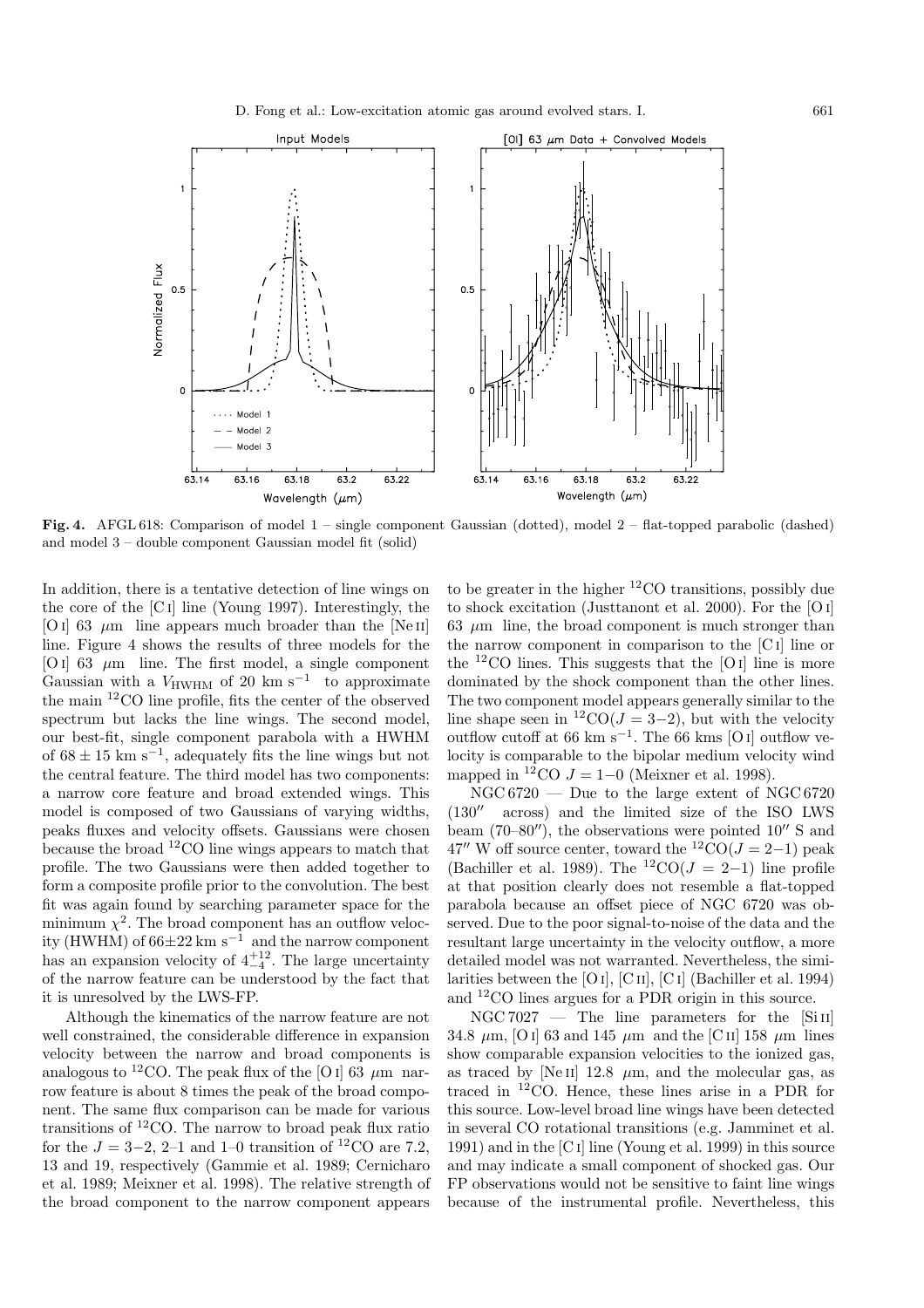

**Fig. 5.** The observed source distribution plotted in a H–R diagram

possible shocked gas component contribution to our detected lines must be minor.

## **4. Dependence of the atomic line emission on the stellar parameters**

The HR diagram (Fig. 5) graphically displays the evolutionary distribution of our evolved star sample for both C-rich and O-rich sources. The latter are taken from Paper II. In Table 5 we list the spectral type, stellar temperature, distance and luminosity for each of the C-rich sources in the plot. Only 12 out of the 24 objects had FIR line detections: all 3 PNe, 4 young PNe/PPNe, 3 PPNe, 1 red supergiant star and 1 AGB star. There appears to be no preferential chemical type where FIR lines were seen – the detections contain both C-rich and O-rich sources.

The HR diagram shows a clear temperature boundary between where atomic cooling lines were detected and not detected. The Red Rectangle apparently lies at the critical  $T_{\text{eff}}$  ( $\sim$ 10000 K) where FIR lines first emerges. The Red Rectangle, a known spectroscopic binary (Van Winckel et al. 1995), has HeI recombination emission that corresponds to a central star  $T_{\text{eff}} > 20\,000$  K.

However, the combined photospheres of the binary system appear cooler  $(\sim 10000 \text{ K})$  suggesting that this emission is produced by chromospheric or coronal excitation (e.g. Kelly & Latter 1995). Below ∼10 000 K, atomic fine structure lines were not detected in any of the sources except for two unusual O-rich sources: the red supergiant Betelgeuse and the AGB star Mira which has a hot binary companion (discussed in Paper II). Five O- and C-rich sources located about 3000 K below this temperature divide, with a luminosity range of 3 orders of magnitude, do not show FIR line emission. This further suggests that the  $T_{\text{eff}}$  is the deciding factor and not the luminosity. Moreover, the absence of FIR lines below ∼10 000 K shows that the PDR created by the ISRF on the external surface of the circumstellar molecular envelope does not contribute to these FIR lines (see Sect. 5.4). Nebular characteristics such as morphology, chemistry, shocks and total mass do not seem to play a role. For instance, the PPNe AFGL 2688 and AFGL 618 both show conspicuous axial symmetry, C-rich chemistry, the presence of shocks, a massive molecular envelope ( $\sim$ 1  $M_{\odot}$ ; Table 7) but FIR lines were only observed in AFGL 618 because it is located above the critical  $T_{\text{eff}}$ . Finally, the distances are not systematically different for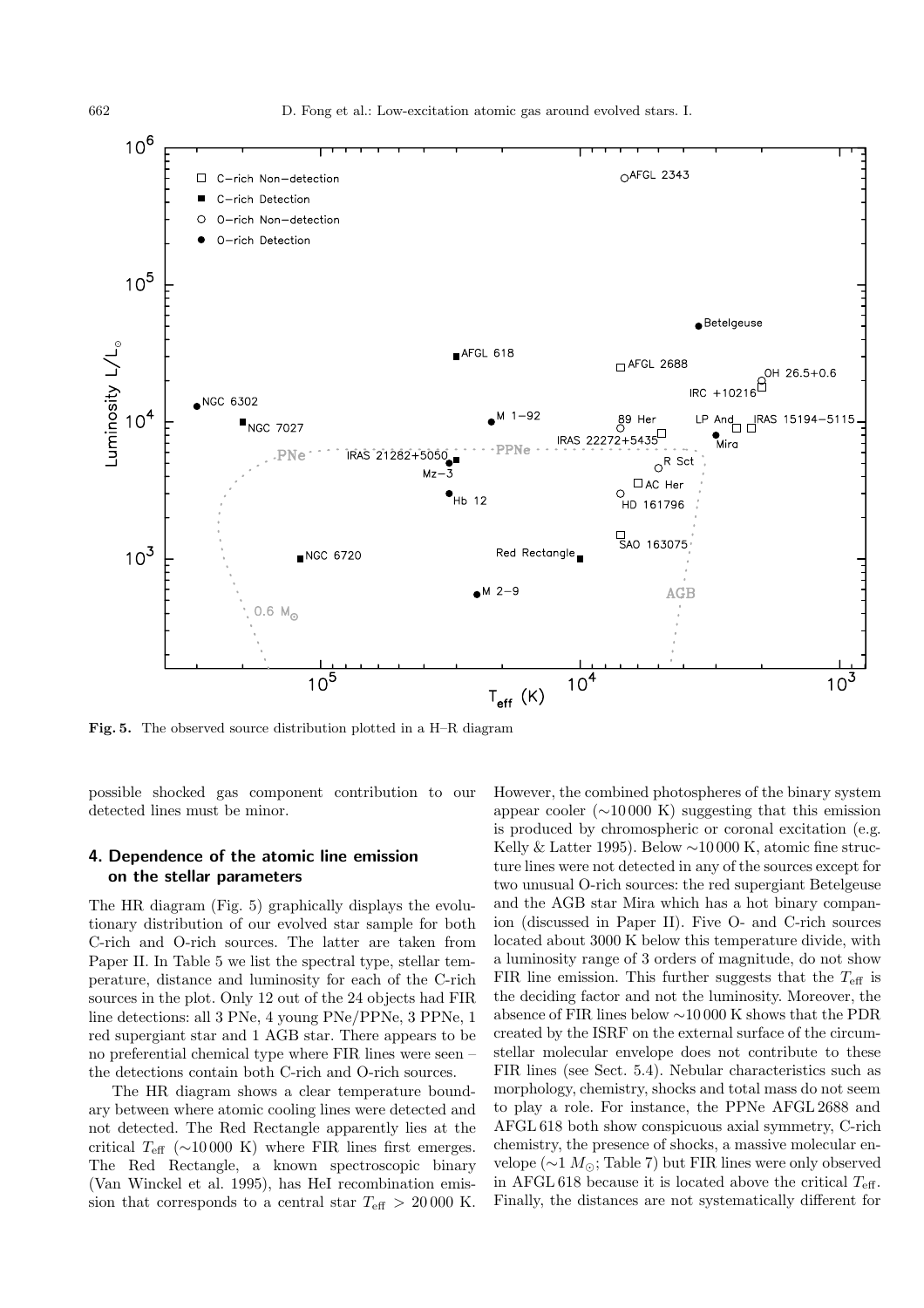**Table 5.** Sample of C-rich nebulae

| Source           | Type         | Spectral                   | Temperature          | D                     | L                              |
|------------------|--------------|----------------------------|----------------------|-----------------------|--------------------------------|
|                  |              | Type                       | (K)                  | (kpc)                 | $(10^3 L_{\odot})$             |
| $IRC + 10216$    | AGB          | $C9^{S,a}$                 | 2000 <sup>b</sup>    | $0.15^{\rm b,c}$      | $18^{\overline{\mathrm{b,c}}}$ |
| IRAS 15194-5115  | AGB          | $C^{\rm d}$                | $2200^{\circ}$       | $0.6^{d,e,f}$         | $q^{d,e,f}$                    |
| LP And           | AGB          | $\mathrm{C8}^\mathrm{S,a}$ | 2500 <sup>f</sup>    | $0.7$ <sup>f</sup> ,g | 9 <sup>f</sup>                 |
| IRAS 22272+5435  | <b>PPN</b>   | G5Ia <sup>h</sup>          | 4850 <sup>h</sup>    | $1.7^{i}$             | $8.3^{i}$                      |
| $AC$ Her         | <b>PPN</b>   | $F4Ib^{S,a}$               | $6000^{j,k}$         | $1.43^{\mathrm{H}}$   | $3.6^{\rm H,1}$                |
| SAO 163075       | <b>PPN</b>   | $F2-6m$                    | 7000 <sup>m</sup>    | 1 <sup>n</sup>        | $1.5^{\mathrm{n}}$             |
| <b>AFGL 2688</b> | <b>PPN</b>   | $F5$ Iae <sup>o</sup>      | $7000^\circ$         | $1.2^{\rm p}$         | 25P,0                          |
| Red Rectangle    | <b>PPN</b>   | $A0^q$                     | $10000^{q}$          | 0.38 <sup>H</sup>     | 1 <sup>1</sup>                 |
| IRAS 21282+5050  | PPN/Young PN | $O9 - 9.5$ <sup>r</sup>    | $30000^{r,s}$        | 3 <sup>s</sup>        | $5.3^{\rm s}$                  |
| AFGL 618         | PPN/Young PN | $B0^{\circ}$               | $30000$ <sup>o</sup> | $1.7^{t}$             | 30 <sup>n</sup>                |
| NGC 6720         | ΡN           | pec. <sup>u</sup>          | $120000^{\rm u}$     | $0.92^{\rm u}$        | 1 <sup>u</sup>                 |
| <b>NGC 7027</b>  | ΡN           | $pec.$ <sup>v</sup>        | 198000 <sup>v</sup>  | $1^{\mathrm{w}}$      | $10^x$                         |

References: (S) Simbad; (H) Hipparcos; (a) Kholopov et al. 1985; (b) Groenewegen 1997; (c) Groenewegen et al. 1998a; Bagnulo et al. 1995; (d) Ryde et al. 1999; (e) Le Bertre 1997; (f) Groenewegen et al. 1998b; (g) Cohen & Hitchon 1996; (h) Hrivnak 1995; (i) Szczerba et al. 1997; (j) Shenton et al. 1992; (k) Giridhar et al. 1998; (l) Alcolea & Bujarrabal 1991; (m) Hrivnak et al. 1989; (n) Bujarrabal et al. 1992; (o) Calvet & Cohen 1978; (p) Skinner et al. 1997; (q) Kelly & Latter 1995; Knapp et al. 1995; (r) Crowther et al. 1998; (s) Meixner et al. 1997; (t) Bujarrabal et al. 1988; (u) Cahn 1984; (v) Latter et al. 2000; (w) Jourdain de Muizon et al. 1990; Graham et al. 1993; (x) Liu et al. 1997.

the sources with  $T_{\text{eff}}$  above and below 10000 K, thus the beam dilution is not inclined to be higher for the sources with non-detections.

model, noting that the full blown model will be described in a forth coming paper (Latter & Tielens in preparation). Following this description, we present a comparison of our data with the models.

Above this  $T_{\text{eff}}$  boundary of ~10000 K, the number of detectable lines increase with higher  $T_{\text{eff}}$ . Furthermore, the intensity of the FIR line emission also increases with rising  $T_{\text{eff}}$ . These trends are expected for PDRs because with increasing  $T_{\text{eff}}$ , more UV photons are available for photodissociation and photoelectric heating, which increases the intensity of the atomic cooling lines. The picture presented by the HR diagram consistently supports the case for PDRs as the excitation mechanism for these lines.

## **5. PDR models**

Having established that the atomic cooling lines most likely originate from PDRs, we can proceed to compare the observed line intensities with the emergent intensities predicted from the theoretical PDR models. Most PDR models found in the literature (e.g. TH85) have been developed for the interstellar medium which has a higher abundance of oxygen compared to carbon. Here we use a new type of PDR model created specifically for the enhanced levels of carbon relative to oxygen found in the C-rich circumstellar environments of our sample. This carbon enrichment changes the chemistry of the PDR, requiring the inclusion of chemical reactions involving species such as  $C_2$  and  $C_2H_2$ . It also modifies the energetics because the photoelectric heating mechanism, which dominates the heating of a PDR, is enhanced by the presence of small carbon grains and polycyclic aromatic hydrocarbons (PAHs). Below we briefly summarize some aspects of the

## 5.1. PDR code

The PDR code models the chemistry, energetics and radiative transfer of a plane-parallel, semi-infinite slab. The far-ultraviolet (FUV) photons, which are attenuated primarily by the dust, drive the heating and the chemistry of the neutral gas layer. The main heating mechanisms are FUV pumping of  $H_2$  and photoelectric ejection of electrons from primarily PAHs and small dust grains (TH85; Hollenbach  $&$  Tielens 1997). The PDR code uses the photoelectric heating rates derived by Bakes & Tielens (1994; hereafter BT94) which includes an MRN grain size distribution (proportional to  $a^{-3.5}$ , where a is the grain radius; Mathis et al. 1977) that extends down to the PAH domain. The gas is cooled through atomic fine structure lines such as [O i] 63  $\mu$ m and [C ii] 158  $\mu$ m, rovibrational transitions of  $H_2$ , and by rotational lines of molecules such as  $CO$ ,  $HCO<sup>+</sup>$  and  $HCN$ . The chemistry includes C-rich molecules (e.g.  $C_2$  and  $C_2H_2$ ) not found in the ISM models, and a limited PAH chemistry that uses the PAH−, PAH and PAH<sup>+</sup> species. The chemical network includes 1270 reactions between 94 species using the elements: H, He, C, N, O, Si, S, Mg and Fe. The  $H_2$  formation on grains is as discussed by TH85 and Sternberg & Dalgarno (1995). The PDR code calculates the energy balance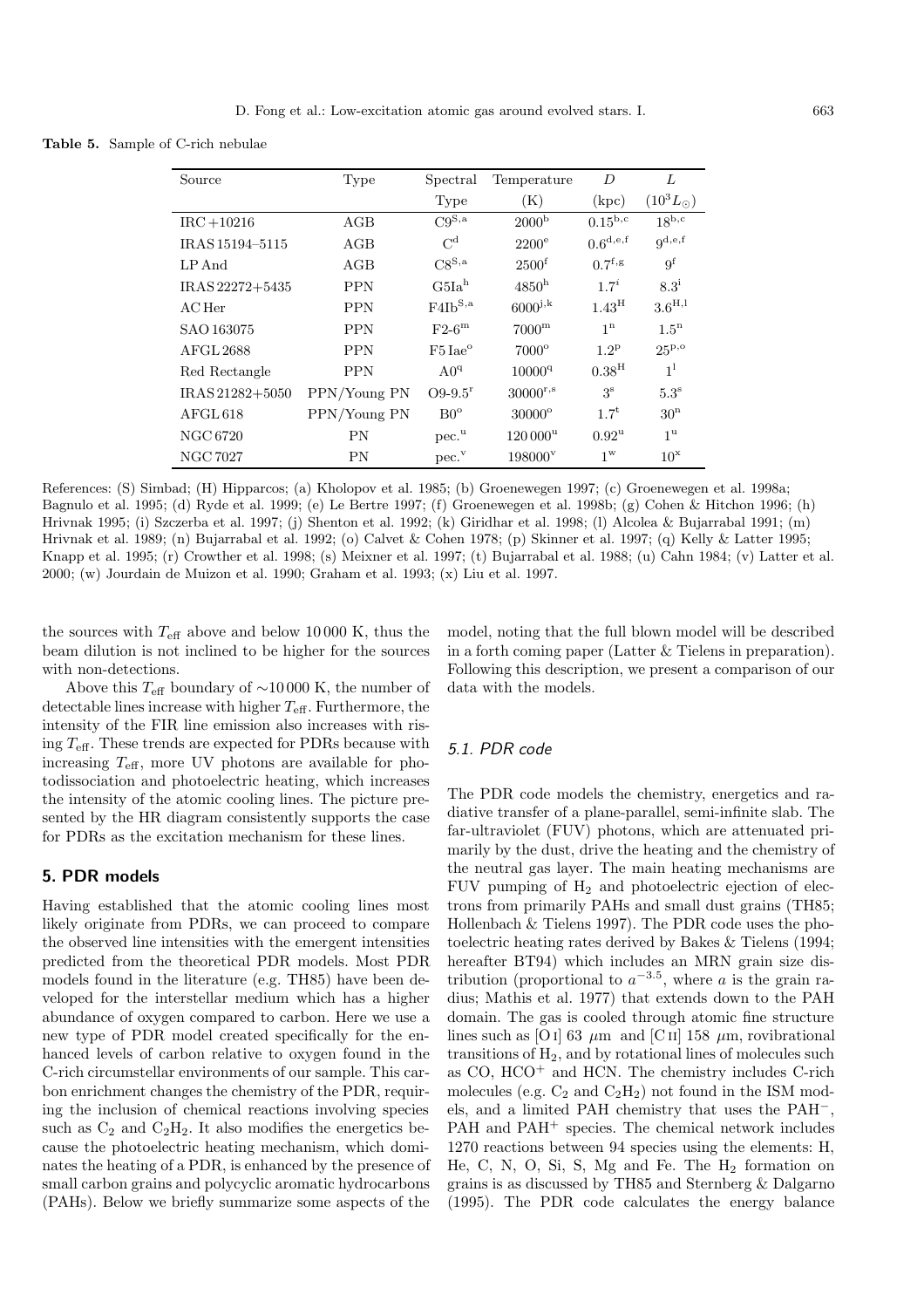**Table 6.** Standard model parameters

| Parameters                                      | Value                       |
|-------------------------------------------------|-----------------------------|
| Carbon abundance                                | $1.5 \, 10^{-3}$            |
| Oxygen abundance                                | $5.0 10^{-4}$               |
| Nitrogen abundance                              | $2 \ 10^{-4}$               |
| Silicon abundance                               | $3.5\ 10^{-6}$              |
| Sulfur abundance                                | $7.9 10^{-6}$               |
| Magnesium abundance                             | $1.3 \; 10^{-6}$            |
| Iron abundance                                  | $2.5 \times 10^{-7}$        |
| PAH abundance                                   | $n(\text{PAH})/n = 10^{-7}$ |
| Gas density $\rm (cm^{-3})$                     | $100 < n < 10^6$            |
| Incident FUV flux $(G_0)$                       | $10 < G < 10^8$             |
| Turbulent Doppler velocity ( $\rm km\;s^{-1}$ ) | 0.75                        |
| FUV dust absorption/visual extinction           | 1.8 (at 2000 Å)             |

(the heating and cooling rates and the gas and dust temperatures) and the chemical composition (abundances and the column densities) as a function of optical depth into the neutral gas. The emergent intensities of the atomic and molecular cooling lines are then computed.

Table 6 summarizes the model input parameters. The two main input parameters are the gas density,  $n$ , and the incident FUV flux,  $G$ , in units of  $G_0$ , the average value for the ISRF,  $(G_0 = 1.6 \ 10^{-3} \ \text{ergs} \ \text{cm}^{-2} \ \text{s}^{-1};$ Habing 1968). We assume that G has the same spectral shape as the interstellar radiation field (Draine 1978) which is approximately that of a  $T_{\text{eff}} = 30000 \text{ K}$  blackbody in the spectral range of interest (cf. Spaans et al. 1994). The turbulent velocities are expected to be small in these envelopes so we adopt a value of  $0.75 \text{ km s}^{-1}$ . We have opted to use only one set of abundances rather than source specific abundances because we are conducting a general comparison of PDR theory and observations. Except for carbon and nitrogen, standard ISM elemental abundances found in TH85 and Steenberg & Shull (1988) were used (Table 6). For carbon, we adopted an abundance of  $1.5$  10<sup>-3</sup>. This value is the average of the carbon abundances for six of our sources: IRAS 22272+5435 (5.6 10−<sup>3</sup>; Zacs et al. 1995), AC Her  $(1.62 \ 10^{-4})$ ; Giridhar et al. 1998), SAO 163075  $(9.1 \ 10^{-4})$ ; Van Winckel & Reyniers 2000), Red Rectangle<sup>1</sup> (4.6 10<sup>-4</sup>; Waelkens et al. 1992), NGC 6720 (6.5 10<sup>-4</sup>; Kwitter & Henry 1998) and NGC 7027 (1.3 10−<sup>3</sup>; Middlemass 1990). For nitrogen we adopted an abundance of 2  $10^{-4}$ . This value is an average of the nitrogen abundances for four

of our sources: SAO 163075 (2.8 10−<sup>4</sup>; Van Winckel & Reyniers 2000), Red Rectangle (8.9 10−<sup>5</sup>; Waelkens et al. 1992), NGC 6720 (2.5 10−<sup>4</sup>; Kwitter & Henry 1998) and NGC 7027 (1.9 10<sup>-4</sup>; Middlemass 1990).

#### 5.1.1. An example model

We present some details for a model with  $G = 10^5 G_0$ and  $n = 10^5$  cm<sup>-3</sup> in order to illustrate the model results and how they differ from standard ISM models (e.g. TH85) which have been used to model the results in Paper II. Figure 6 shows the heating, cooling and the relevant chemical abundance structure of the PDR as a function of  $A_V$ . One of the main differences between our C-rich models and the ISM PDR models is that the abundance of carbon is always higher than the abundance of oxygen. At the inner surface of the PDR, oxygen is in neutral atomic form (O) while the carbon is singly ionized (C<sup>+</sup>). At an  $A_V \sim 3$ , oxygen and carbon combine to form CO through many competing reactions which leads to the complex abundance structure. Nearly all the oxygen becomes incorporated into CO, but only a fraction of the carbon becomes depleted. Most of the remaining carbon recombines to form neutral atomic carbon (C). Note that the abundance of C is higher than CO from an  $A_V \sim 3$  to 8. Beyond an  $A_V \sim 8$ , carbon combines to form carbon-bearing molecules such as  $C_2$  and acetylene  $(C_2H_2, A_V > 10)$ . In the ISM PDR models (see e.g. Fig. 9) of TH85), the carbon and oxygen play the reverse roles. Due to the higher oxygen abundance, carbon is depleted in the formation of CO.

Figure 7 shows the gas and dust temperature as a function of  $A_V$ . The peak gas temperature in our C-rich PDR models is approximately three times higher than that in standard ISM PDR models. The reasons behind this temperature increase are related to the increase in carbon abundance. Firstly, PAHs are more abundant in C-rich evolved stars than the ISM. Recent PDR models have shown the importance of photoelectric heating from PAHs and small dust grains on the neutral atomic interstellar gas (e.g. Kaufman et al. 1999, BT94). In the ISM, many studies indicate that the dust is composed largely of a mixture of carboneous and silicate grains (e.g. MRN 1977). The grain composition found in circumstellar environments are more chemically homogeneous: silicate grains are detected in O-rich objects whereas carboneous grains are found in C-rich sources. Thus the photoelectric heating will depend heavily on the photoelectric properties of the grains formed in their respective environments. C-rich sources have shown ample evidence for PAHs (e.g. Cohen et al. 1989; Cohen 1986; Aitken & Roche 1982), hence these sources can be well modeled by the photoelectric heating from small carbon grains and PAHs using the heating formalism in BT94. Secondly, the enhanced C abundance will increase the photoelectric heating through a three fold process: 1) the higher neutral C ionization will

<sup>1</sup> While most of these evolved stars began as O-rich AGB stars and, via third dredge-up, became C-rich (e.g. Iben 1983), the Red Rectangle actually shows evidence of its O-rich past with the detection of crystalline silicates in its circum-binary disk (Waters et al. 1998). Despite the presence of this O-rich dust, the Red Rectangle is still considered C-rich due to the presence of PAH emission and the strong [C i] 609  $\mu$ m line emission (Knapp et al. 2000).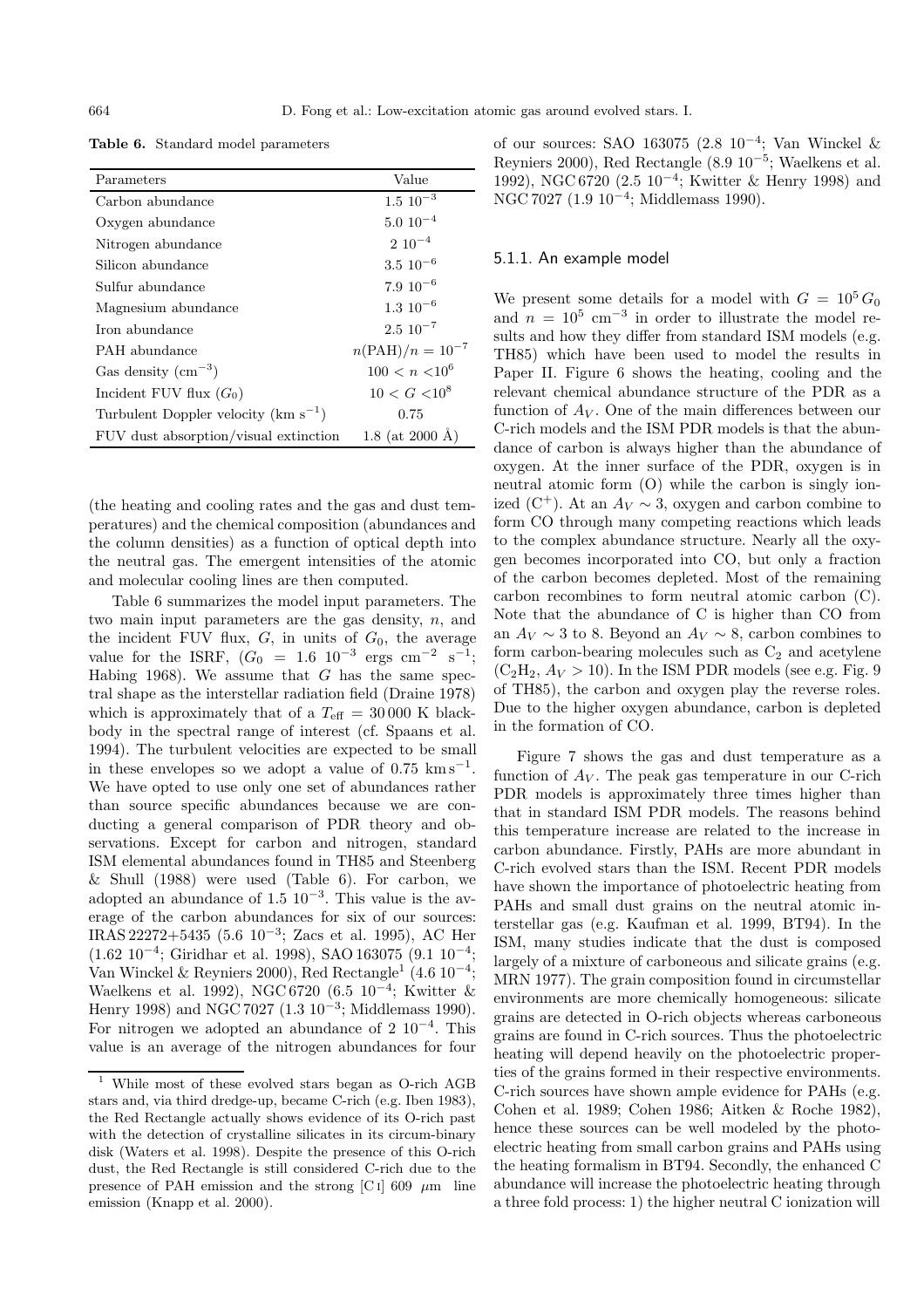

**Fig. 6.** Structure of the PDR for  $G = 10^5 G_0$  and  $n = 10^5$  cm<sup>-3</sup>. The upper two panels show the heating and the cooling rates. The bottom two panels show the chemical abundances as a function of nebular depth

increase the electron density, 2) the higher electron density will lower the grain charge and 3) the lower ionization potential of the grain will increase the photoelectric yield.

## 5.2. Comparison of observations with PDR line emission theory

PDR model calculations for a broad range of  $G =$  $10-10^{8} G_0$  and  $n = 100-10^{6}$  cm<sup>-3</sup> are presented for nine atomic cooling lines: [O i] 63 and 146  $\,\mu$ m, [C ii] 158  $\,\mu$ m, [Si II] 35  $\mu$ m, [Fe II] 26 and 35  $\mu$ m, [Fe I] 24 and 35  $\mu$ m and [C i] 609  $\mu$ m (Fig. 8). The series of curves for the neutral and ionized lines, show the predicted intensities over the  $G$  and  $n$  parameter space.

The line intensity data are plotted against the incident FUV flux. G was derived from stellar parameters such as the luminosity, the fraction of far-UV photons emitted by the central star and the inner radius of the PDR (Tables 5 and 7) using a method described in Paper II. The largest uncertainty in deriving  $G$  is the angular, inner PDR radius (see Table 7 for references). An image of a PDR gas tracer such as vibrationally excited H<sub>2</sub> 2.12  $\mu$ m, which peaks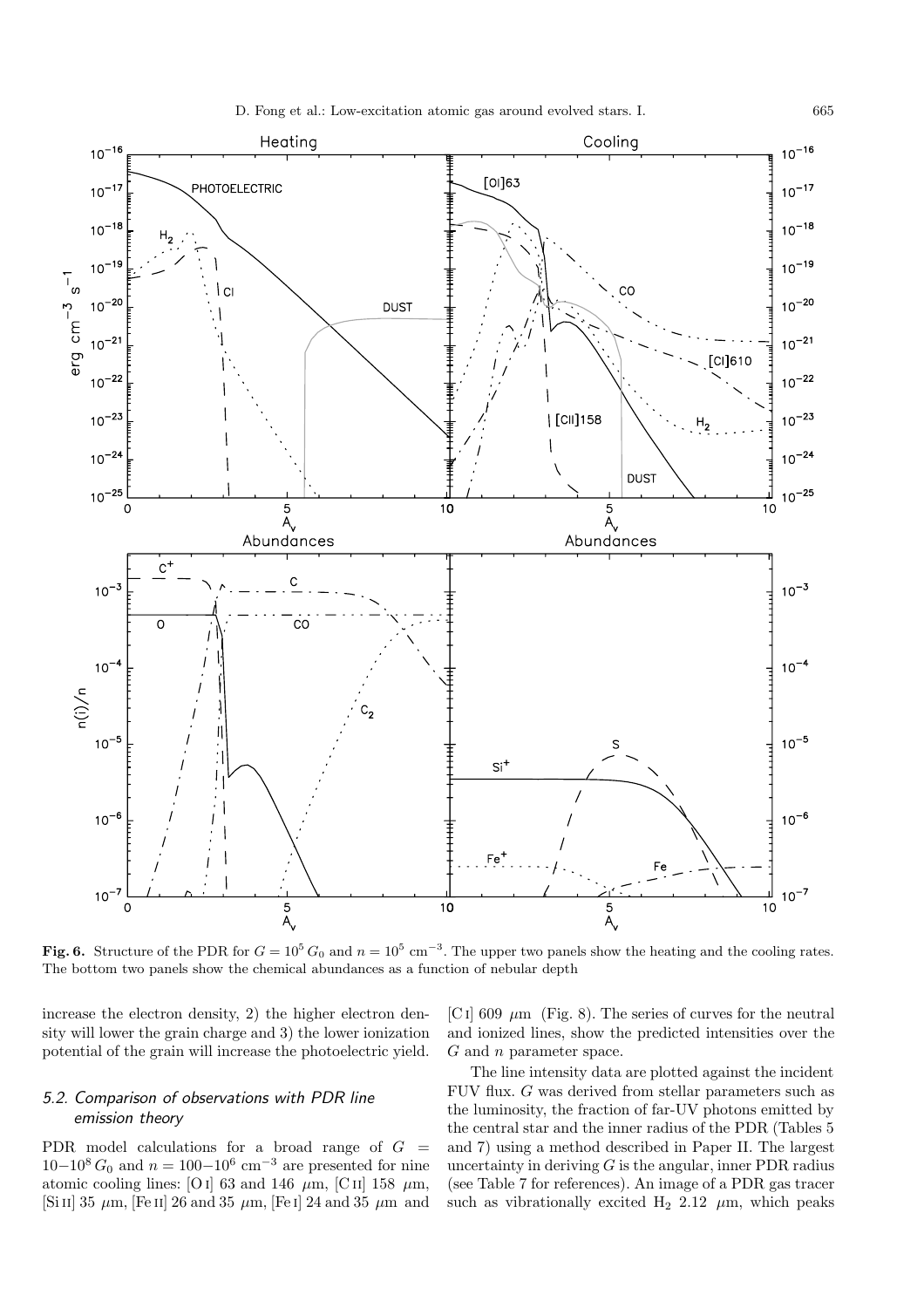| Source           | $\theta$            | $R_i$            | $(4\pi\theta^2)^{-1}$ | $F_{\rm UV}$      | G           | $\boldsymbol{n}$         | $F_c$        | $M_{\rm ionized}$        | $M_{atomic}$  | $M_{\rm molecular}$ |
|------------------|---------------------|------------------|-----------------------|-------------------|-------------|--------------------------|--------------|--------------------------|---------------|---------------------|
|                  | $(^{\prime\prime})$ | $\rm (cm)$       | $(\text{sr}^{-1})$    |                   | $(G_0)$     | $\rm (cm^{-3})$          |              | $(M_{\odot})$            | $(M_{\odot})$ | $(M_\odot)$         |
| $IRC + 10216$    | $0.13^{\mathrm{a}}$ | $3 10^{14}$      | $2 10^{11}$           | $5.3 \; 10^{-12}$ | 0.21        |                          |              |                          |               |                     |
| IRAS 15194-5115  | 0.06 <sup>b</sup>   | $5\ 10^{14}$     | $10^{12}$             | $9.6~10^{-11}$    | 0.66        |                          |              |                          |               |                     |
| $LP$ And         | $0.05^{\rm b}$      | $5 10^{14}$      | $1.4 \; 10^{12}$      | $3\ 10^{-9}$      | 21          |                          |              |                          |               |                     |
| IRAS 22272+5435  | 0.7 <sup>c</sup>    | $1.8\;10^{16}$   | $6.9~10^{9}$          | 0.00029           | $1.5\;10^3$ | $\overline{\phantom{m}}$ |              | $\overline{\phantom{0}}$ | < 0.01        | 0.56                |
| $AC$ Her         | 0.2 <sup>d</sup>    | $4.3 \; 10^{15}$ | $8.5\ 10^{10}$        | 0.0029            | $1.1~10^5$  | $\overline{\phantom{0}}$ | 1            | $\overline{\phantom{0}}$ | < 0.01        | $1.1 \ 10^{-4}$     |
| SAO 163075       | $0.5^{\circ}$       | $7.5 \, 10^{15}$ | $1.35\;10^{10}$       | 0.0099            | $5.310^4$   | $\overline{\phantom{m}}$ | $\mathbf{1}$ | —                        | < 0.001       | 0.03                |
| <b>AFGL 2688</b> | $0.8^{\mathrm{e}}$  | $1.4 \; 10^{16}$ | $5.3~10^9$            | 0.0099            | $2.5\;10^5$ |                          | $\mathbf{1}$ | $\overline{\phantom{0}}$ | < 0.02        | 0.6                 |
| Red Rectangle    | $2^{\rm f}$         | $1.1 \; 10^{16}$ | $8.5~10^8$            | 0.077             | $1.3~10^5$  | $3\;10^2$                | $\lt 4$      | $\overline{\phantom{0}}$ | < 0.002       | $2.5\ 10^{-5}$      |
| IRAS 21282+5050  | 1.4 <sup>g</sup>    | $6.3\ 10^{16}$   | 1.710 <sup>9</sup>    | 0.75              | $2.010^5$   | $5\;10^4$                | 1            | 0.008                    | 0.1           | 2.7                 |
| AFGL 618         | 0.4 <sup>h</sup>    | $1.0\ 10^{16}$   | $2.1~10^{10}$         | 0.75              | $4.4~10^7$  | 10 <sup>6</sup>          | 1            | $4 \; 10^{-4}$           | $0.01*$       | $1.6\,$             |
| NGC 6720         | $29^{\rm i}$        | $3.9 10^{17}$    | $4.010^6$             | 0.99              | $1.3\;10^3$ | $5\;10^2$                | 2.5          | 0.2                      | $0.06***$     | 0.34                |
| <b>NGC 7027</b>  | $4^{j}$             | $6.0 10^{16}$    | $2.1~10^8$            | 0.99              | $5.5\;10^5$ | 10 <sup>6</sup>          | 1            | 0.04                     | 0.2           | 1.4                 |

**Table 7.** Parameters used for the comparison of our observations with PDR models and derived densities and masses

<sup>∗</sup> Questionable detection.

∗∗ Mass of the observed portion of the nebula.

References: (a) Skinner et al. 1998; (b) assumed values (few stellar radii); (c) Meixner et al. 1997; (d) Shenton et al. 1992; Alcolea & Bujarrabal 1991; (e) Cox et al. 2000; Skinner et al. 1997; (f) Meixner et al. 1999; (g) Likkel et al. 1994; Meixner et al. 1993; (h) Kwok & Bignell 1984; (i) Kastner et al. 1994; (j) Graham et al. 1993.



**Fig. 7.** The gas and dust temperature profiles in the PDR model, for  $G = 10^5 G_0$  and  $n = 10^5$  cm<sup>-3</sup>

near the surface of the PDR, is the best way to determine this radius. For two sources, NGC 7027 and NGC 6720, we adopted the average radius of the  $H_2$  emission. If an  $H_2$ image can not be found, then we assume that the PDR is sandwiched between the inner H ii region and the outer molecular envelope. The inner PDR radius can then be determined either from the inner edge of a CO line map (e.g. AFGL 2688) or the periphery of a radio continuum image (e.g. AFGL 618 or IRAS 21282+5050). In the case of a PPN, where there is no ionized gas and the CO image does not resolve the inner radius, then the inner PDR radius is taken to be the inner edge of the dust shell (e.g. IRAS 22272+5435). For AGB stars we took a standard

value of  $\sim$ 5 10<sup>14</sup> cm for the inner PDR radius, which corresponds to the typical extent of the dust condensation radius.

To compare our data with the theoretical models, we must convert our measured line fluxes to line intensities. In all of our sources, except NGC 6720, the ISO aperture covers the entire region of interest. Thus, for this conversion we divide the flux by  $4\pi\theta^2$  where  $\theta$  is the angular radius of the photodissociation region (Table 7; see Paper II for derivation). We make an exception for NGC 6720 because our single pointing does not cover the entire PDR emission region (see Sect. 3.2). For NGC 6720, we choose to divide the flux by  $\pi\theta^2$  since the entire nebula was not covered. In addition to our FIR line intensity data, the [C i] 609  $\mu$ m line intensities are plotted for those sources which have reported detections (see Knapp et al. 2000 for a compilation). To convert the [C i] 609  $\mu$ m line intensities reported in K km s<sup>-1</sup> to erg cm<sup>-2</sup> s<sup>-1</sup> sr<sup>-1</sup>, we first multiplied the reported values by  $1.22 \times 10^{-7}$  (cf. Meixner et al. 1992, Appendix A). For AFGL 618, AFGL 2688 and the Red Rectangle, we then multiplied this intensity by  $\pi \times (15''/2)^2/4\pi\theta^2$  to account for the beam dilution in the same way we did for the ISO lines. For NGC 6720, the [C i] line emission is spatially resolved, so it does not need this correction.

The observed FIR line intensities are plotted as filled circles. Open circles indicate the upper limits. When FIR lines were detected with both the grating and FP spectrometers, the grating detections were plotted because their flux calibrations were more reliable. For the upper limits there were two cases: non-detections and detections in both the ON and OFF positions. For the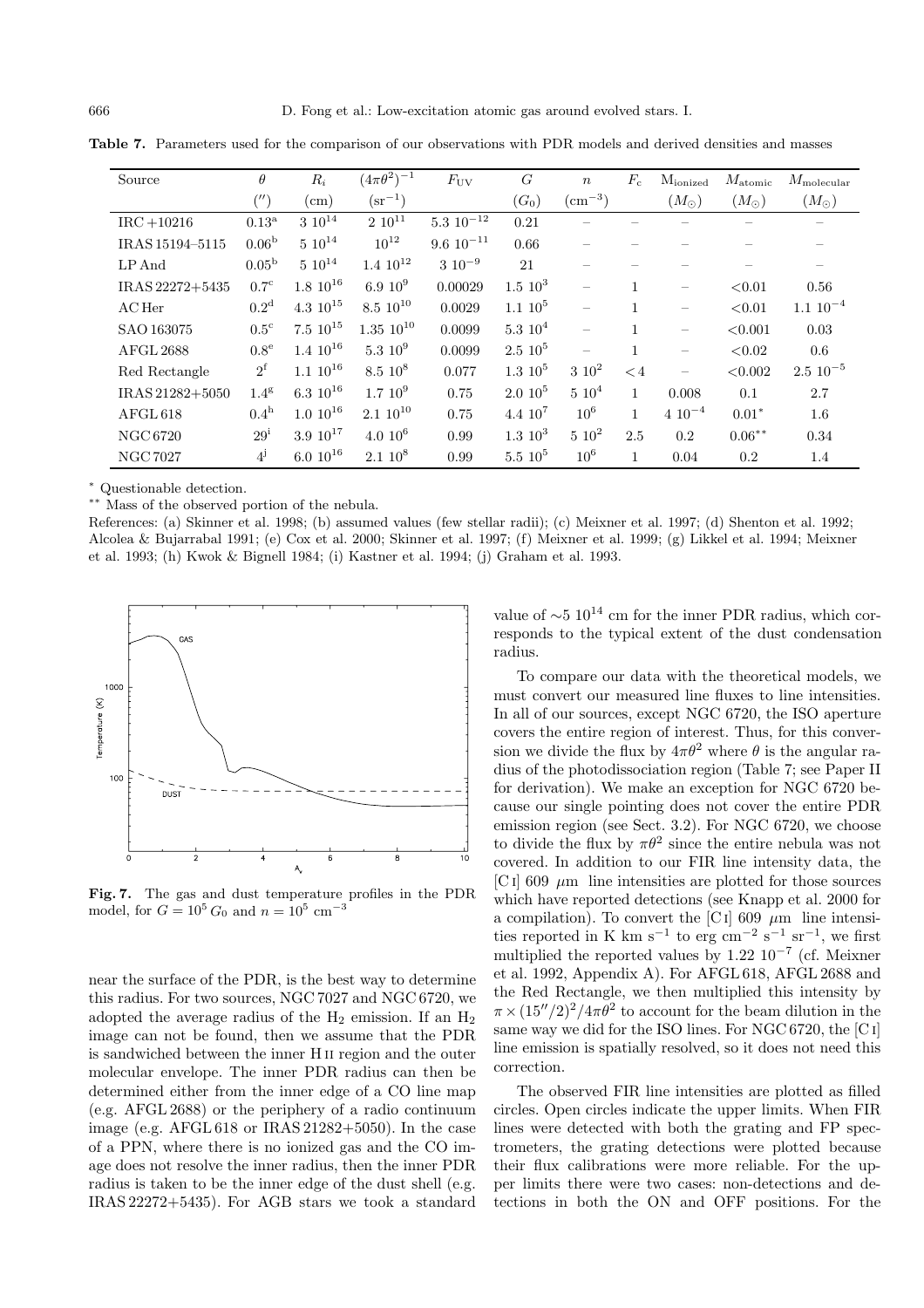

**Fig. 8.** Comparison of the observed fine-structure atomic lines with the PDR model. The curves represent the predicted intensities for models with densities from  $10^2$  to  $10^6$  cm<sup>-3</sup>. The filled circles indicate detections and the open circles indicate upper limits. The numeric symbols represent: 4–IRAS 22272+5435, 5–AC Her, 6–AFGL 2688, 7–SAO 163075, 8–Red Rectangle, 9–IRAS 21282+5050, 10–AFGL 618, 11–NGC 6720 and 12–NGC 7027

non-detections,  $3\sigma$  upper limits were plotted. For detections in both the ON and OFF scans, we plotted  $2\times$  (ON-OFF). For sources near the galactic plane with no OFF scans, we choose not to plot the intensities because we have no way to evaluate their reliability.

The general agreement between observations and theory is good, affirming the PDR origin of these FIR lines. The [O i] 63 and 146  $\mu$ m and [C ii] 158  $\mu$ m lines were predicted to be the most intense lines and indeed, the observations clearly support that. The predicted intensities

of neutral species like [Fe i] are low because they will be largely ionized near the surface layers of the PDR (Fig. 6). Thus, our non-detections of [Fe i] in all of our sources are consistent with the model calculations. The ionized [Fe ii] line was only detected in NGC 7027, the source with the highest  $T_{\text{eff}}$  in the C-rich sample. In addition, [Si II] was only detected in NGC 6720 and NGC 7027, our 2 most evolved sources. Despite the predicted high abundance of C (Fig. 6), the intensity of [C<sub>I</sub>] 609  $\mu$ m is predicted to be lower compared to the other lines because of its smaller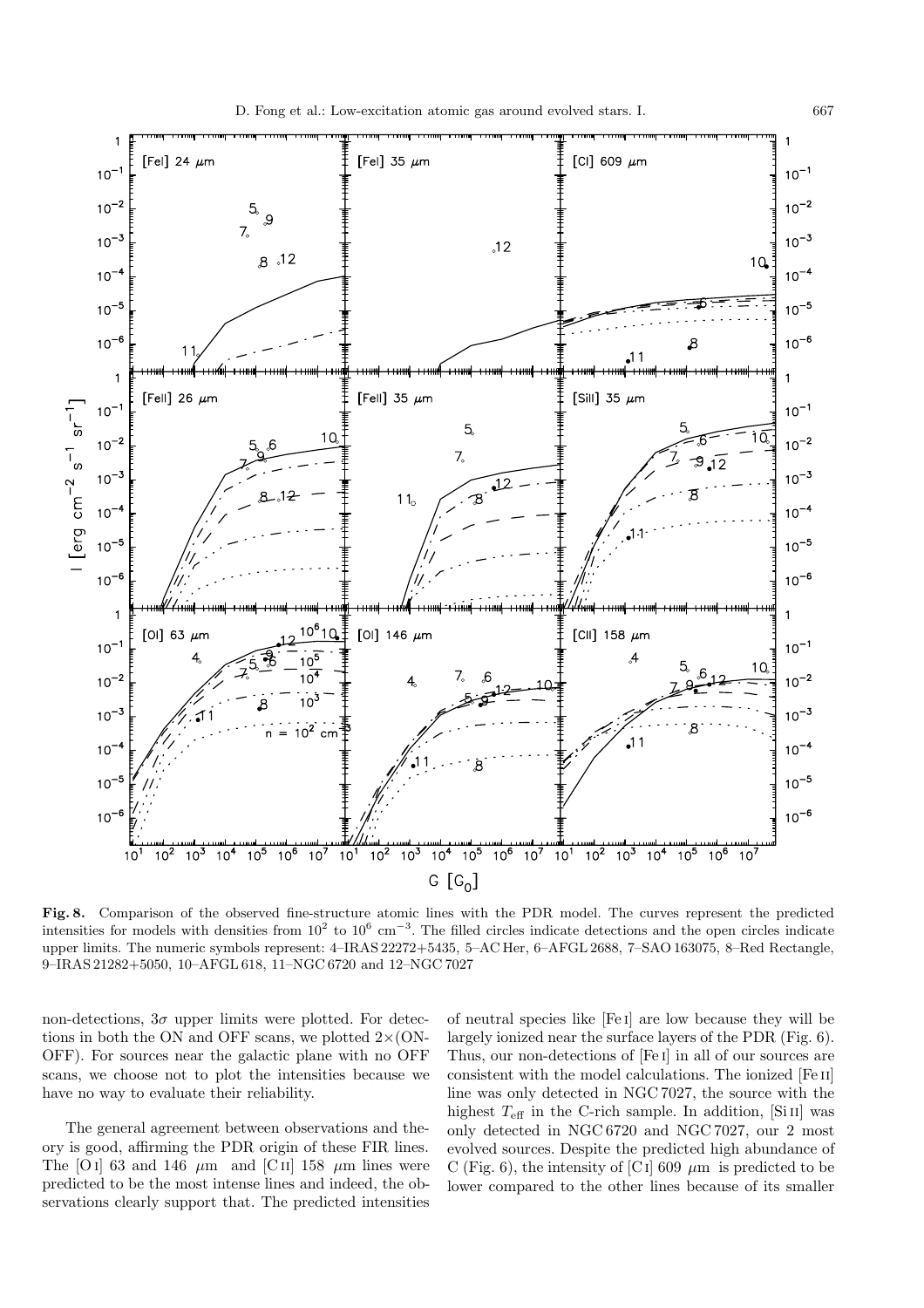critical density and lower excitation energy. Nevertheless, ground based observations are sensitive enough to measure [C i].

For the case of NGC 7027, the source with the most lines detections, we can also directly compare the predicted line ratios to the observed line ratios. The predicted versus observed line ratios of  $[O I]145/[O I]63$  and [O i] $63/$ [C II] are fairly consistent. [Fe II]/[C II] only differs by a factor of 2. However, the observed  $\left[\mathrm{Si}\,\mathrm{II}\right]/\left[\mathrm{C}\,\mathrm{II}\right]$  is an order of magnitude lower than the model calculations. It is curious to find that the observed  $[Si II]$  intensity appears so depressed. A similar [Si II]/[C II] ratio of  $\sim$ 1/4 is characteristic for reflection nebulae such as NGC 2023 (Steiman-Cameron et al. 1997). In contrast, the Orion Bar has a ratio of 1.5 (Tielens & Hollenbach 1985b). This difference between the reflection nebulae and H ii regions likely indicates a lower temperature and density for the former type of sources which can suppress the [Si II] line. However, that is unlikely the case for NGC 7027, where the PDR is known to be dense  $(>10^5 \text{ cm}^{-3})$  and warm (>1000 K; Hollenbach and Tielens 1999; Justtanont et al. 2000). Rather, this must reflect the elemental abundances in the gas. Perhaps most of the elemental silicon is condensed out in SiC grains in this source. Even though there is no sign of the 11.3  $\mu$ m SiC dust feature in its mid-IR spectrum, it could be masked by the PAH emission (Beintema et al. 1996).

#### 5.3. Densities

Density estimates of the low-excitation atomic gas in the PDR have been read straight off the PDR plots (Fig. 8) and are listed in Table 7. The density curves tend to merge together at higher densities  $(n > 10^5 \text{ cm}^{-3})$ . When the closely spaced curves present confusion, the lowest density curve was taken. The density determinations are relatively sensitive to the observed intensities, but are rather insensitive to  $G$ , because the data points usually fall where the curves plateau. The densities are probably good to a factor of a few. For example, in the case of our best studied object, NGC 7027, the density determined from the [O i] and [C ii] lines are consistent at  $\sim 10^6$  cm<sup>-3</sup>, our reported value. While the [Fe ii] and [Si ii] lines give densities that are ∼10× and ∼300× lower, respectively, these lower values may reflect depletion, as in the case of Si, instead of a lower density. Other models of NGC 7027 reveal similarly high densities. Latter et al. (2000) found that a density of  $\sim$ 5 10<sup>4</sup> cm<sup>-3</sup> was consistent with the observed H<sub>2</sub> emission characteristics. Yan et al. (1999) used  $n = 210^6$  cm<sup>-3</sup> in the PDR model to fit the observed molecular rotational data.

## 5.4. The effects of G vs.  $T_{\text{eff}}$

PDR theory predicts that there should be strong atomic emission for sources with high  $G$ , so it is puzzling to find that there appears to be no correlation between line detections and G. However, there exists a relation between detections and  $T_{\text{eff}}$ . G depends on  $T_{\text{eff}}$  through  $F_{\text{UV}}$ , the fraction of photons with energies higher than 6 eV emitted by the central star (Table 7, see Paper II for details). Correcting for  $F_{UV}$  accounts for the photon energies needed to photoeject electrons off small grains (1st ionization potential ∼7 eV for a PAH with ∼20 C atoms; BT94), but not the fraction of photons with energies  $>11$  eV, the energy to photodissociate CO and to photo-ionize C. Therefore in cooler stars, there will be too few photons with sufficient energy to form the atomic gas. Because it is necessary to photodissociate CO in order to create O in C-rich objects, non-detections of the [O i] line may indicate that CO photodissociation is not yet substantial.

Another factor to consider is the CO photodissociation lifetime as a function of  $T_{\text{eff}}$  and G (see Spaans et al. 1994, Fig. 3). The timescales to photodissociate CO are particularly important because atomic C and O dominate the cooling. For stars cooler than 10 000 K and with  $G \sim 10^5$ the photodissociation lifetime of CO is ∼100–1000 years. This calculation holds for unattenuated radiation fields, so the lifetimes are lower limits in those regions (Tielens 1992). For AFGL 2688, with  $T_{\text{eff}} \sim 7000$  K, the expected CO lifetime is ∼200 yr. However, based on the adopted inner shell radius  $(1.4 \ 10^{16} \text{ cm}, \text{Table 7})$  and the nebular expansion velocity (15 km s<sup>-1</sup> for the AGB wind excluding the high velocity outflow), the nebula left the AGB phase only about 300 years ago. Furthermore, it is clear that during most of this time the stellar temperature was lower than the present value of 7000 K. Therefore, it is very probable that objects with stellar temperatures similar to AFGL 2688 did not have time, during their evolution off the AGB branch, to significantly photodissociate the molecular gas. This also could explain the low atomic line emission observed in such objects.

Now there is a slight puzzle for the C-rich evolved star sample because the [C<sub>I</sub>] 609  $\mu$ m line has been detected in two of our objects with  $T_{\text{eff}}$  <10000 K, IRC +10216 (Keene et al. 1993) and AFGL 2688 (Young 1997). Why is the  $|C I|$  line detected but not the  $|O I|$  or  $|C I I|$  lines? In the case of IRC  $+10216$ , the [C I] emission may be explained by the photodissociation of acetylene  $(C_2H_2)$  and CO in the outer circumstellar envelope by the interstellar radiation field (Keene et al. 1993). Outside of the CO photodissociation radius, we could expect there to be a significant column of  $C^+$  and O atoms. Thus, our lack of a [C ii] 158  $\mu$ m or [O i] 63  $\mu$ m line detection suggests that the densities and temperature of the gas in the outer envelope of  $\text{IRC} + 10216$  are too low to excite these lines. If they are to be observed at all, these lines are more likely to be detected in absorption against the central continuum source (Glassgold, private communication).

In the case of AFGL 2688, it has been suggested that the [C i] line emission may be shock dissociatied (Knapp et al. 2000). However, the line width of the [C i] line is comparable to the slow moving CO component in this source, suggesting a more quiescent origin from a PDR. An alternative explanation is that the [C i] line in AFGL 2688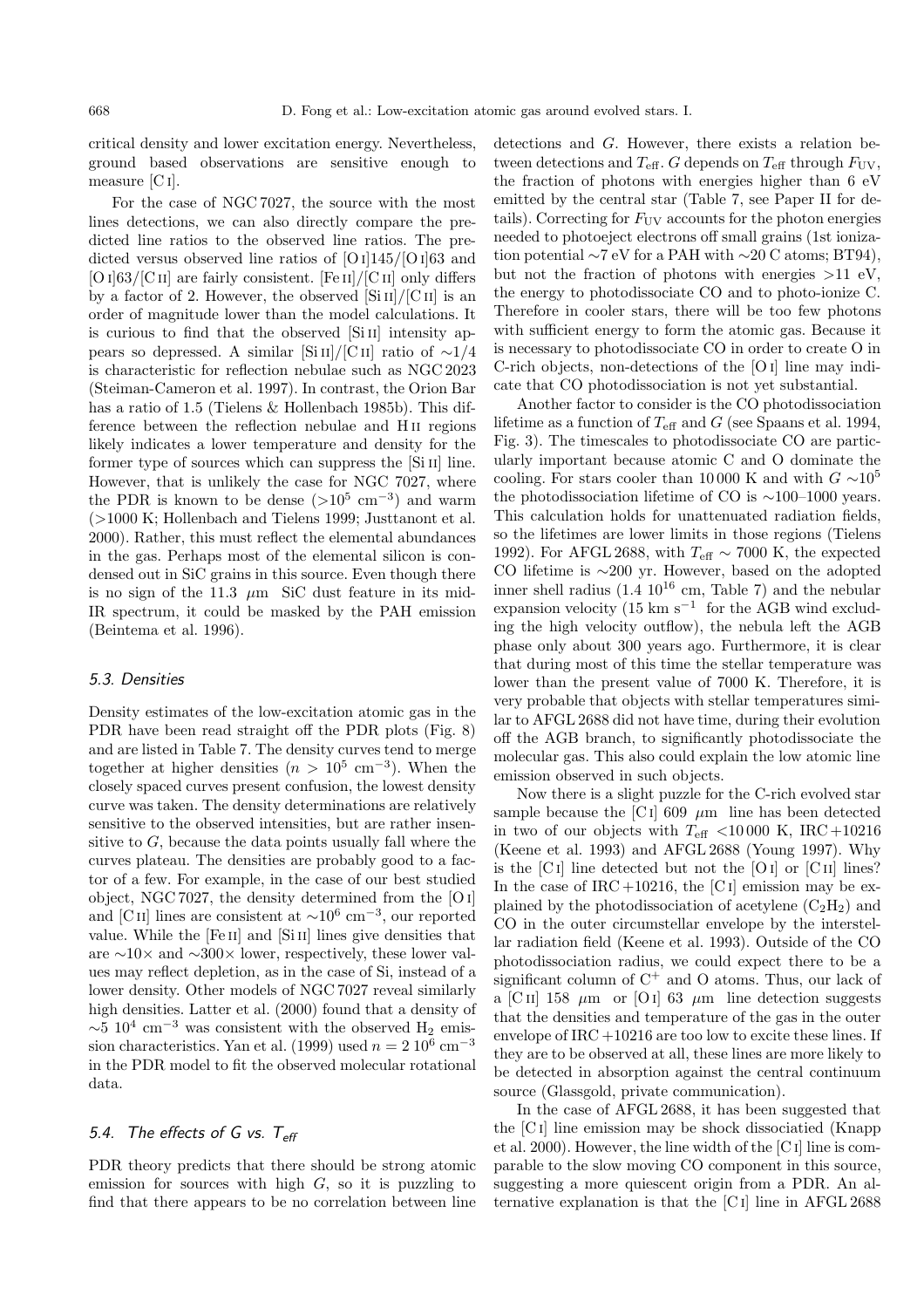arises from the photodissociation of  $C_2$  which in turn is a product of  $C_2H_2$  photodissociation (cf. Sect. 5.4). The minimum energy to photodissociate  $C_2$  is 6.2 eV (Huber  $\&$ Herzberg 1979) which is significantly lower than the corresponding threshold for CO. AFGL 2688's central star has a  $T_{\text{eff}}$  of 7000 K and thus, approximately 1% of its bolometric luminosity  $(2.5 \; 10^4 \; L_{\odot})$  lies above this minimum energy making this explanation plausible (see Table 7). The reason we do not detect  $\begin{bmatrix} C & I \end{bmatrix}$  or  $\begin{bmatrix} O & I \end{bmatrix}$  is not because of insufficient excitation conditions, as in the case of IRC +10216; these inner regions are sufficiently warm and dense. It is also not a lack of sensitivity due to beam dilution because the angular size of AFGL 2688's PDR is not significantly smaller than that of IRAS 21282+5050 for which we unambiguously detect [C ii] (see Table 7). The most likely explanation is just the low abundance of the  $C^+$  and O. Thus, AFGL 2688 contains a PDR, but one too cool to photodissociate CO and to ionize C.

This is the first time that PDR models have been widely applied to C-rich circumstellar environments. The physics and the chemistry of these models are still not completely understood, so there is a degree of uncertainty in the model results. Our models assume plane parallel, steady-state and stationary PDRs. To sufficiently model circumstellar envelopes we need to incorporate spherical, time-dependent and non-stationary effects. The evolutionary timescales for PPNe are very short (∼1000 years), so the gas is quickly evolving during this transition phase. The luminosity remains fairly constant, but the effective temperature increases rapidly. The factor  $F_{UV}$  accounts for the fraction of  $F_{UV}$  photons emerging from the star, but it does not account for the energies nor timescales needed to photodissociate the molecules. Finally, a detailed model of a specific evolved star should take into account the specific elemental abundances for that source.

## **6. Comparison with line emission theory for shocked regions**

Shocks can develop when the post–AGB fast wind  $(100–1000 \text{ km s}^{-1})$  encounters the slower AGB wind  $(\sim 10 \text{ km s}^{-1})$  ejected during the previous epoch of mass loss. The wind driven shock waves compress, heat, accelerate and dissociate the ambient molecular gas. J-type shocks occur for shock velocities  $>40-50$  km s<sup>-1</sup> in molecular gas. In J-shocks, the temperature and the density of the gas jump from their pre-shock to their post-shock values. The post-shock gas is heated to temperatures of a few times  $10^4$  K, which dissociates the molecular material. The emission from J-shocks is primarily in the visible and the UV, but some is in atomic fine structure lines (HM89). C-shocks are non-dissociative shocks that heat the gas to temperatures of a few  $10^3$  K; the post-shocked gas cools mainly through molecular emission. C-shocks are not expected to produce ionized species like [Fe II], [Si II] and [C<sub>II</sub>]. The detection of these species would suggests that a PDR or a J-shock is present (van den Ancker 1999).



**Fig. 9.** Top: comparison of the observed [C II] 158  $\mu$ m line with J-shock models. The curves show predicted intensities for models with shock velocities of 40 to 100 km s<sup> $-1$ </sup>and preshock gas densities of  $10^3$  to  $10^6$  cm<sup>-3</sup>. Bottom: comparison of the observed  $[O I]$  63  $\mu$ m line with C-shock models. The curves show predicted intensities for models with shock velocities of 5 to 40 km s<sup> $-1$ </sup> and pre-shock gas densities of  $10^4$  to  $10^6$  cm<sup>-3</sup>. ∑I is the summation of all the detected FIR line intensities. Filled circles signify detections, open circles represent upper limits in just the y-axis and diamonds indicate upper limits in both axes. The numeric symbols represent: 4–IRAS 22272+5435, 5–AC Her, 6–AFGL 2688, 7–SAO 163075, 8–Red Rectangle, 9–IRAS 21282+5050, 10– AFGL 618, 11–NGC 6720 and 12–NGC 7027

We compare our observed line intensities to the predictions of both the J- and C-type shock models which are adapted from van den Ancker (1999) and HM89. These shock models are more appropriate for interstellar molecular clouds with O-rich chemistries, but we are applying their model predictions to our C-rich circumstellar case because C-rich shock models are not available. The shock model extends over the shock velocity and pre-shock gas density range of  $v = 40-100$  km s<sup>-1</sup> and  $n = 10^3-10^6$  cm<sup>-3</sup> for J-shocks, and  $v =$ 5−40 km s<sup>-1</sup> and  $n = 10^4$ -10<sup>6</sup> cm<sup>-3</sup> for C-shocks.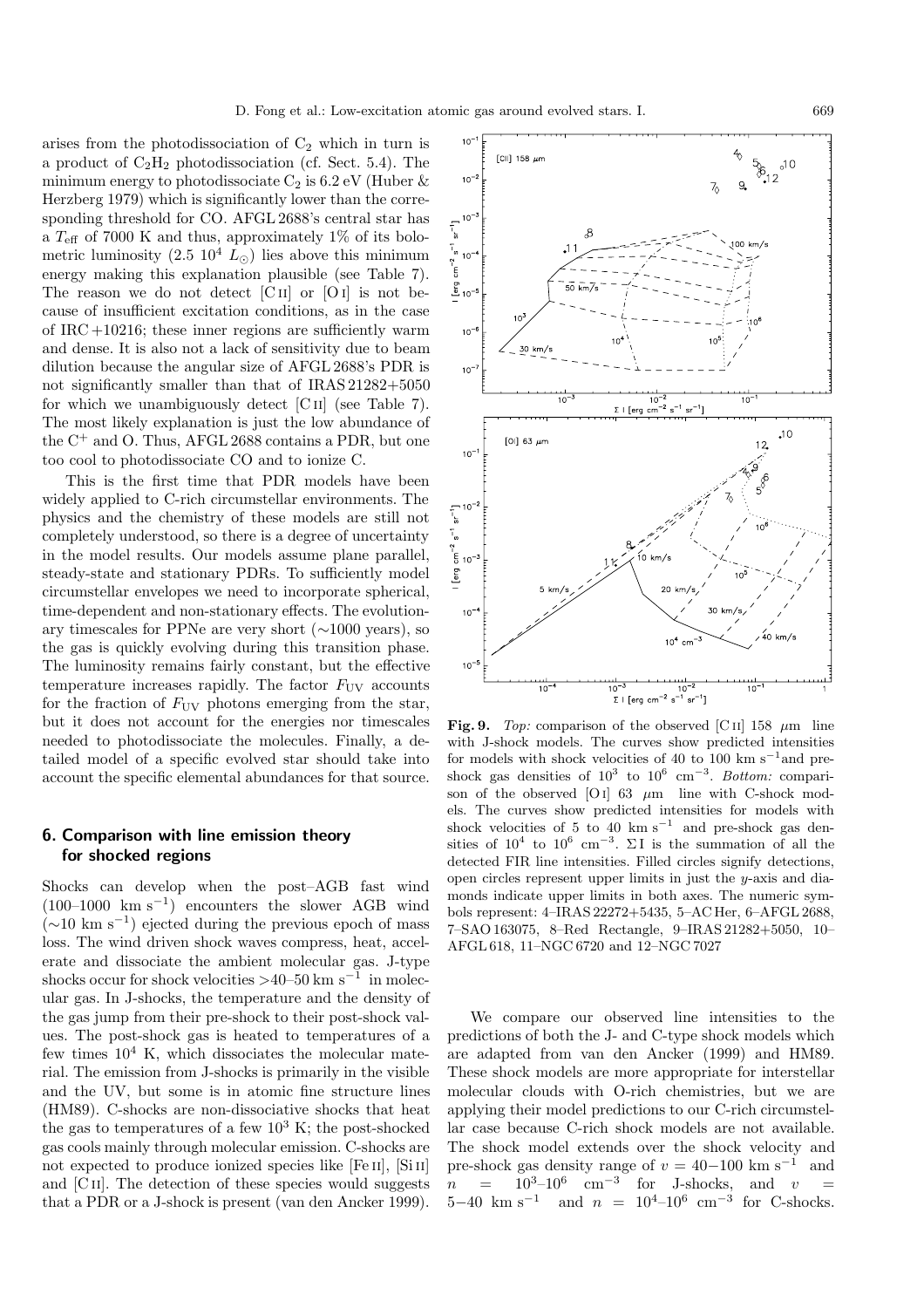The J-shock models cover the same atomic cooling lines as given in the PDR models in addition to [S i], while the C-shock models cover only the neutral [Oi] and [S i] lines. For the J-shock model, only the  $\lbrack C \rbrack$  line (Fig. 9) is shown because for the remaining FIR transitions, the model grid lines for the densities and velocities are too compressed together. For the C-shock model, we show only the [O i] 63  $\mu$ m line results (Fig. 9).

J-shocks do not appear to be present in the Red Rectangle, IRAS 21282+5050, AFGL 618, NGC 6720 or NGC 7027. The [C<sub>II</sub>] emission is predicted to be orders of magnitude lower in shocks than in PDRs. The observed [C<sub>II</sub>] emission generally lies about 2 orders of magnitude higher than the J-shock model predictions (Fig. 9). Although the C abundance is on average ∼5 times higher in the C-rich sources, it is unlikely that abundances alone can account for the huge differences. J-shock models predict that the intensities for neutral species like Fe and S are orders of magnitude higher than in PDR models and hence be detectable. These neutral species were not detected in any of our sources.

C-shocks, on the other hand, may be present in AFGL 618. The [O I] 63  $\mu$ m line has a narrow component associated with a PDR and a broad component (see Sect. 3.2) that may be associated with post-shocked, accelerated gas. The [C ii] detection is uncertain because no OFF position was taken (see Sect. 2.2). However, even if the detection is real, the [C ii] could well be explained by the PDR component. The broad component of the [Oi] 63  $\mu$ m emission could be explained by a low velocity, high density C-shock (Fig. 9).

The vibrational transitions of  $H_2$  have also been used to identify shocks or PDRs in some of our sources. The H<sup>2</sup> observations of AFGL 618 show signs that the  $H_2$  emission is dominated by shocks, but excitation from PDRs is also present (Hora et al. 1999). The  $H_2$  spectrum of NGC 7027 shows strong UV excitation, indicating a PDR (Latter et al. 2000; Hora et al. 1999; Latter et al. 1995). PDR models of the high J CO rotational lines by Yan et al. (1999) suggest the existence of shocked molecular gas in NGC 7027; however, Justtanont et al. (2000) can account for all the CO emission with a PDR model. H<sup>2</sup> emission found predominantly in the outer lobes of IRAS 21282+5050 also suggest the presence of shocks (Hora et al. 1999; Latter et al. 1995). Our atomic line analysis shows ample evidence for PDRs in all the sources, but only AFGL 618 shows signs of shock excitation.

#### **7. Atomic masses**

An important result of this work is the estimation of the PDR masses, especially for the PPNe since this is the first time that low-excitation atomic masses have been calculated for these transition objects. In this section, we use a restricted definition of PDR to mean that the PDR extends out to only the  $C^+/C/CO$  interface. The [C II] line emission serves as a good tracer for the low-excitation atomic regions. In these warm regions  $(T_{k} > 100-200 \text{ K})$ ,

the excitation temperature of  $\overline{C}$  II] is much greater than its small excitation energy  $(92 \text{ K})$ . [C II] is also expected to be optically thin. These conditions allow the observed line strength to be independent of the density and temperature, and dependent only on the emitting mass. The mass estimates of the PDR gas are calculated using the following equation which is derived in Paper II,

$$
M(M_{\odot}) = 7.010^{6} F_{\rm CII} (\text{erg cm}^{-2} \text{ s}^{-1}) D(\text{kpc})^{2} F_{\rm c}/X_{\rm C}, (1)
$$

where  $F_{\text{CII}}$  is the observed [C II] flux, D is the distance,  $F_c$  is the correction factor when the excitation temperature is not very high (see Table 7) and  $X_{\rm C}$  is the carbon abundance. Source specific carbon abundances were used for IRAS 22272+5435, AC Her, Red Rectangle, NGC 6720 and NGC 7027. Otherwise, when abundances were not available, an adopted average abundance of 1.5  $10^{-3}$  was used (see Sect. 5.1).

The atomic mass estimates are listed in Table 7. Upper limits are given for the sources where [C II] was not detected. The PDR masses range from 0.01–0.2  $M_{\odot}$ . The mass estimate for AFGL 618 is uncertain because the [C ii] line detection is questionable (see Sect. 2.2). For NGC 6720, the ISO LWS beam covered only ∼1/3 of the total nebular extent (see Sect. 3.2), thus the reported atomic mass corresponds to just the observed coverage.

Our atomic mass estimates are consistent with the values determined from previous studies. Our derived masses for IRAS 21282+5050, NGC 6720 and NGC 7027 are similar to those derived by Liu et al. (2001). Dinerstein (1991, 1995a, 1997) found that the PDR masses for 4 PNe, including NGC 7027, were about 0.1  $M_{\odot}$ , comparable to the mass of ionized gas in the nebulae. Ellis & Werner (1985) also detected [C<sub>II</sub>] in NGC 7027 and derived an atomic mass  $\sim$ 0.2 M<sub>☉</sub>. Bachiller et al. (1994) detected [C<sub>I</sub>] in NGC 6720 and found that the mass of the neutral shell is  $≥0.1$   $M_{\odot}$ .

For comparison, ionized and molecular mass estimates are listed in Table 7. The ionized masses were taken from Huggins et al. (1996) and rescaled to our assumed distances. The molecular masses were derived from CO observations. The molecular masses for AC Her, Red Rectangle (Jura & Kahane 1999), SAO 163075 (Bujarrabal et al. in preparation), NGC 6720 (Bachiller et al. 1989) and NGC 7027 (Jaminet et al. 1991) were taken from the literature and corrected to our adopted distances. When molecular masses were not available, then the mass loss rates, expansion velocities and radii of the CO shell for IRAS 22272+5435 (Loup et al. 1993), AFGL 2688 (Yamamura et al. 1996), IRAS 21282+5050 and AFGL 618 (Meixner et al. 1998) were used to estimate the mass loss time scale and to derive the molecular masses.

Comparisons of the low-excitation atomic masses to the molecular and ionized masses are more revealing for two reasons: 1) mass ratios will negate the distance uncertainties in the mass determinations and 2) the mass of ejected material depends on the mass of the progenitor star, hence comparing total masses can be misleading. The atomic to molecular mass ratio is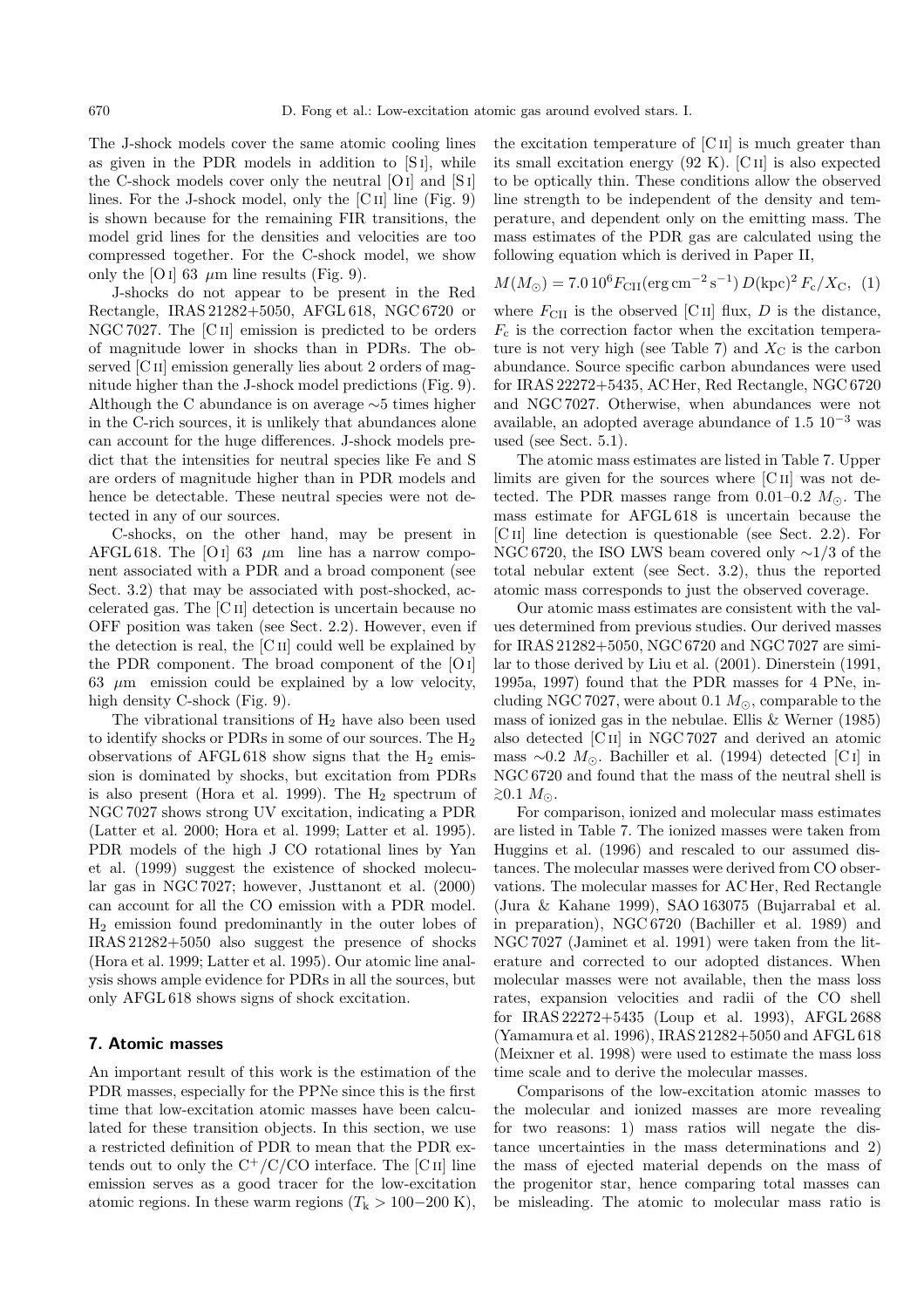about 0.04 for IRAS 21282+5050, 0.1 for NGC 7027 and 0.5 for NGC 6720 (after correcting by a factor of 3 to roughly account for the entire nebula). For the young PNe IRAS 21282+5050 and NGC 7027, the molecular component harbors most of the nebular mass, while the atomic component becomes more significant for the older PN NGC 6720. These results are consistent with the growing importance of the PDR as the PN evolves. The ionized to atomic mass ratio is about 0.08 for IRAS 21282+5050, 0.2 for NGC 7027 and 1 for NGC 6720 (after correcting to account for the entire nebula). This ratio reveals that even for our most evolved source, the low-excitation atomic component is comparable to the mass of the ionized gas.

## **8. Conclusions**

Atomic fine structure lines were observed in 12 C-rich objects spanning the AGB through the PN stage of evolution. Our analysis argues in favor of photodissociation as the major driving agent of chemical evolution. Combining our results with the 12 O-rich objects (Paper II), we find that the FIR line emission was detected only for the sources where the  $T_{\text{eff}} > 10000$  K. With higher  $T_{\text{eff}}$  the number of detectable lines increase as well as the intensity of the emission, which imply that these atomic lines originate from PDRs.

New C-rich PDR models were presented for nine atomic cooling lines: [O i] 63 and 145  $\,\mu$ m, [C ii] 158  $\,\mu$ m, [Si II] 35  $\mu$ m, [Fe I] 24 and 35  $\mu$ m, [Fe II] 26 and 35  $\mu$ m and [C i] 609  $\mu$ m. The predicted line intensities sufficiently match the observations, which allowed the density of the emitting layers to be estimated. The shock models do not compare well with the observed line intensities.

In AFGL 618, the broad velocity component seen in the [O I] 63  $\mu$ m line imply post-shocked, accelerated gas. However, the kinematics of the atomic gas in the rest of our sample are comparable to the kinematics of the ambient molecular gas seen in  ${}^{12}$ CO. These conditions are expected from cooling lines associated with circumstellar PDRs.

PDR mass estimates ranging from  $\sim 0.01 - 0.2$  $M_{\odot}$  were derived from the [C ii] 158  $\mu$ m line emission. When compared to the associated molecular masses, the atomic gas occupies only a small fraction of the total mass for young PNe, but grows significantly as the PN evolves.

Acknowledgements. This work has been financially supported by NASA JPL 961504 and NASA NAG 5-3350. Meixner has been additionally supported by NSF AST-97-33697. Castro-Carrizo and Bujarrabal has been supported by Spanish DGES, under project PB96-0104. Kelly has also been supported by USAF Contract No. F19628-93-K-0011. Latter and Tielens acknowledge additional support from NASA grant 399-20-61 from the Long Term Space Astrophysics Program. We thank A. Glassgold, M. Haas, J. Lacy, Q. Nguyen-Rieu, and C. Skinner for discussions on the observations. The ISO Spectral Analysis Package (ISAP) is a joint development by the LWS and SWS Instrument Teams and Data Centers. Contributing institutes

**Table 8.** [Ne ii] Line fluxes

| Source             | [Ne <sub>II</sub> ] Flux                        |
|--------------------|-------------------------------------------------|
|                    | $(10^{-13} \text{ erg cm}^{-2} \text{ s}^{-1})$ |
| $BD + 303639$      | $3410 \pm 30$                                   |
| <b>IC 418</b>      | $3300 \pm 200$                                  |
| <b>NGC 2346</b>    | <3                                              |
| <b>U</b> Monoceros | ${<}2$                                          |
| OH 231.8+4.2       | ${<}2$                                          |
| IRAS 07134+1005    | ${<}0.8$                                        |
| Frosty Leo         | ${<}0.7$                                        |

are CESR, IAS, IPAC, MPE, RAL and SRON. OSIA is a joint development of the SWS consortium. Contributing institutes are SRON, MPE, KUL and the ESA Astrophysics Division.

## **Appendix A: Ground-based observations**

[Ne II]  $12.8 \mu m$  line fluxes were measured on 27–28 December 1995 using the mid-infrared echelle spectrometer Irshell (Lacy et al. 1989; Achtermann 1994a) at the NASA Infrared Telescope Facility. The spectrometer used an 11×64 Si:As array. The 2-pixel slitwidth provided a resolution of roughly 9000. The platescale was 1 arcsec/pixel. Data were collected in telescope scanning mode, which involved drifting the  $11''$  long slit of the spectrometer back and forth across the nebulae while clocking out the array at 60 Hz. A drift rate of 1 arcsec/s was used, and data were coadded by 60. The result is an  $11 \times 64 \times Z$  data cube, where  $Z$  is the scan length in arcseconds. Bright reference stars were observed using the same procedures.

Data were reduced using the custom software program Snoopy (Achtermann 1994b). Data were dark subtracted and bad pixels were rejected. Frames with cloud contamination were identified either by their DC levels or by their atmospheric line strengths and were rejected. A dometemperature card, chopped against the sky, was used for flatfielding, atmospheric correction, and flux calibration (Lacy et al. 1989).

An infrared sky frame was obtained by linearly interpolating between the sky measurements before and after scanning across the nebulae. We compared our standard star fluxes to published photometry and found that we systematically underestimated the stellar fluxes by a factor of 1.45. This difference arises because astronomical sources provide a different solid angle to the array than does our flux calibration card, which is located just outside the window to the dewar. We therefore multiplied all of our card-calibrated nebular data by 1.45 to correct this flux underestimate.

Errors are estimated from the residuals of line fits and from the variation of line fits of individual scans. Uncorrected flatfield ripples in the continuum dominate over shot noise errors in several of the brighter nebulae. Line fluxes for detected sources were determined by summing the spectra from all slit and scan positions that showed source flux. Single or multiple Gaussians were fit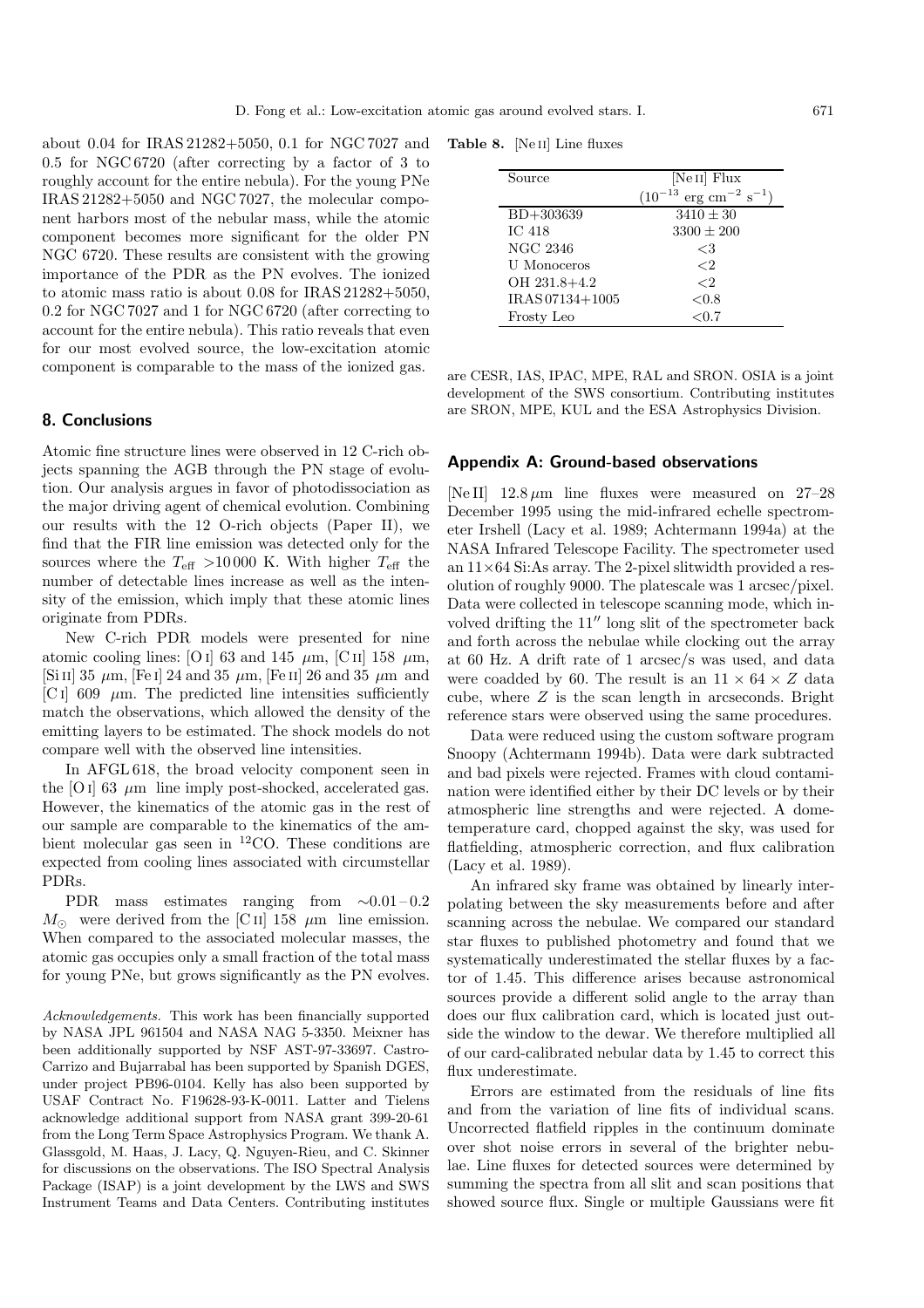to the resulting spectra using the package gaussfit (Jefferys 1990). Systematic errors are also possible and add an additional 5–10% of uncertainty above the listed errors.

In continuum sources without detectable line flux, we binned over all spatial positions in which the continuum was detected at a 2-sigma level or greater. The spectra were then binned by a number of pixels equal to the fullwidth half-maximum of the point spread function. The rms of these binned spectra was taken to be the 1-sigma upper limit to the line flux. The rough accuracy of these upper limits was confirmed by adding Gaussians to the data and determining visually what strength of Gaussian needed to be added to the data to provide a 3-sigma detection. The estimates from these two techniques tended to be consistent within 20%.

In addition to our [Ne II] measurements, we also looked for [Cl I] 882.4 cm<sup>-1</sup> and H<sub>2</sub>  $J = 4-2$ , 814.4 cm<sup>-1</sup> lines in AFGL 618. Neither was detected, with  $3\sigma$  upper limits of 1.0  $10^{-12}$  and 7  $10^{-12}$  erg s<sup>-1</sup> cm<sup>-2</sup> respectively.

The [Ne<sub>II</sub>] observations of objects with no ISO data are reported in Table 8 for completeness.

#### **References**

- Achtermann, J. M. 1994a, PASP, 106, 173
- Achtermann, J. M. 1994b, Ph.D. Thesis, University of Texas
- Aitken, D. K., & Roche, P. F. 1982, MNRAS, 200, 217
- Alcolea, J., & Bujarrabal, V. 1991, A&A, 245, 499
- Bagnulo, S., Doyle, J. G., & Griffin, I. P. 1995, A&A, 301, 501
- Barlow, M. J. 1999, Proceedings of the IAU Symposium 191 on AGB Stars, ed. T. Le Betre, A. Lebre, & C. Waelkens (ASP: San Francisco), 353
- Bachiller, R., Huggins, P. J., Cox, P., & Forveille, T. 1994, A&A, 281, L93
- Bachiller, R., Bujarrabal, V., Martin-Pintado, J., & Gomez-Gonzalez, J. 1989, A&A, 218, 252
- Bakes, E. L. O., & Tielens, A. G. G. M. 1994, ApJ, 427, 822 (BT94)
- Beintema, D. A., van den Ancker, M. E., Molster, F. J., et al. 1996, A&A, 315L, 369
- Bujarrabal, V., Gómez-González, J., Bachiller, R., & Martín-Pintado, J. 1988, A&A, 204, 242
- Bujarrabal, V., Alcolea, J., & Planesas, P. 1992, A&A, 257, 701
- Bujarrabal, V., Castro-Carrizo, A., Alcolea, J., & Sanchez Contreras, C. 2000, A&A, in preparation
- Cahn, J. H. 1984, ApJ, 279, 304
- Calvet, N., & Cohen, M. 1978, MNRAS, 182, 687
- Castro-Carrizo, A., Bujarrabal, V., Fong, D., et al. 2001, A&A, 367, 674
- Cernicharo, J., Guelin, M., Penalver, J., Martin-Pintado, J., & Mauersberger, R. 1989, A&A, 222L, 1
- Cernicharo, J., Liu, X.-W., Gonzalez-Alfonso, E., et al. 1997, ApJ, 483L, 65
- Clegg, P. E., Ade, P. A. R., Armand, C., et al. 1996, A&A, 315, L38
- Cohen, M., & Hitchon, K. 1996, AJ, 111, 962
- Cohen, M., Allamandola, L., Tielens, A. G. G. M., et al. 1986, ApJ, 302, 737
- Cohen, M., Tielens, A. G. G. M., & Bregman, J. D. 1989, ApJ, 344L, 13
- Cox, P., Gonzalez-Alfonso, E., Barlow, M. J., et al. 1996, A&A, 315, 265
- Cox, P., Lucas, R., Huggins, P. J., et al. 2000, A&A, in press
- Crowther, P. A., De Marco, O., & Barlow, M. J. 1998, MNRAS, 296, 367
- de Graauw, T., Haser, L. N., Beintema, D. A., et al. 1996, A&A, 315, L49
- Dinerstein, H. L. 1991, PASP, 103, 861
- Dinerstein, H. L., Sneden, C., Uglum, J. 1995a, ApJ, 447, 262
- Dinerstein, H. L., Haas, M. R., Erickson, E. F., & Werner, M. W. 1995b, in Airborne Astronomy Symposium on the Galactic Ecosystem, ed. M. R. Haas, J. A. Davidson, & E. F. Erickson, ASP Conf. Ser., 73, 365
- Dinerstein, H. L., Haas, M. R., Erickson, E. F., & Werner, M. W. 1997, Planetary Nebulae, Proceedings of the IAU Symposium 180, ed. H. J. Habing, & H. J. G. L. M. Lamers (Dordrecht: Kluwer Academic Publishers), 220
- Draine, B. T. 1978, ApJS, 36, 595
- Ellis, H. B., & Werner, M. W. 1985, Mass Loss from Red Giants, ed. M. Morris, & B. Zuckerman (Dordrecht: Reidel Publishing Co.), 309
- Feuchtgruber, H., Lutz, D., Beintema, D. A., et al. 1997, ApJ, 487, 962
- Feuchtgruber, H. 1998, Status of SWS Fabry-Perot wavelength calibration and instrumental profile, ESA ISO Data Centre
- Gammie, C. F., Knapp, G. R., Young, K., Phillips, T. G., & Falgarone, E. 1989, ApJ, 345, 87
- Giridhar, S., Lambert, D. L., & González, G. 1998, ApJ, 509, 366
- Graham, J. R., Serabyn, E., Herbst, J. M., et al. 1993, AJ, 105, 250
- Groenewegen, M. A. T. 1997, A&A, 317, 503
- Groenewegen, M. A. T., van der Veen, W. E. C. J., & Matthews, H. E. 1998a, A&A, 338, 491
- Groenewegen, M. A. T., Whitelock, P. A., Smith, C. H., & Kerschbaum, F. 1998b, MNRAS, 293, 18
- Gustafsson, B., Eriksson, K., Kiselman, D., Olander, N., & Olofsson, H. 1997, A&A, 318, 535
- Habing, H. J. 1968, Bull. Astr. Inst. Netherlands, 19, 421
- Herpin, F., & Cernicharo, J. 2000, ApJ, 530, 129
- Hollenbach, D., & McKee, C. F. 1989, ApJ, 342, 306 (HM89)
- Hollenbach, D. J., & Tielens, A. G. G. M. 1997, ARA&A, 35, 179
- Hollenbach, D. J., & Tielens, A. G. G. M. 1999, Rev. Modern Phys., 71, 173
- Hora, J. L., Latter, W. B., & Deutsch, L. K. 1999, ApJS, 124, 195
- Hrivnak, B. J., Kwok, S., & Volk, K. M. 1989, ApJ, 346, 265
- Hrivnak, B. J. 1995, ApJ, 438, 341
- Huber, K. P, & Herzberg, G. 1979, Molecular Spectra and Molecular Structure IV. Constants of Diatomic Molecules (Van Nostrand Reinhold Co., New York), 112
- Huggins, P. J., Bachiller, R., Cox, P., & Forveille, T. 1996, A&A, 315, 284
- Iben, I. 1983, ApJ, 275, 65
- Iben, I. 1995, Phys. Rep., 250, 2
- Jaminet, P. A., Danchi, W. C., Sutton, E. C., et al. 1991, ApJ, 380, 461
- Jefferys, W., McArthur, B., & McCartney, J. 1990, BAAS, 22, 927
- Johnson, H. R., Ensman, L. M., Alexander, D. R., et al. 1995, ApJ, 443, 281
- Jourdain de Muizon, M., Cox, P., & Lequeux, J. 1990, A&AS, 83, 337